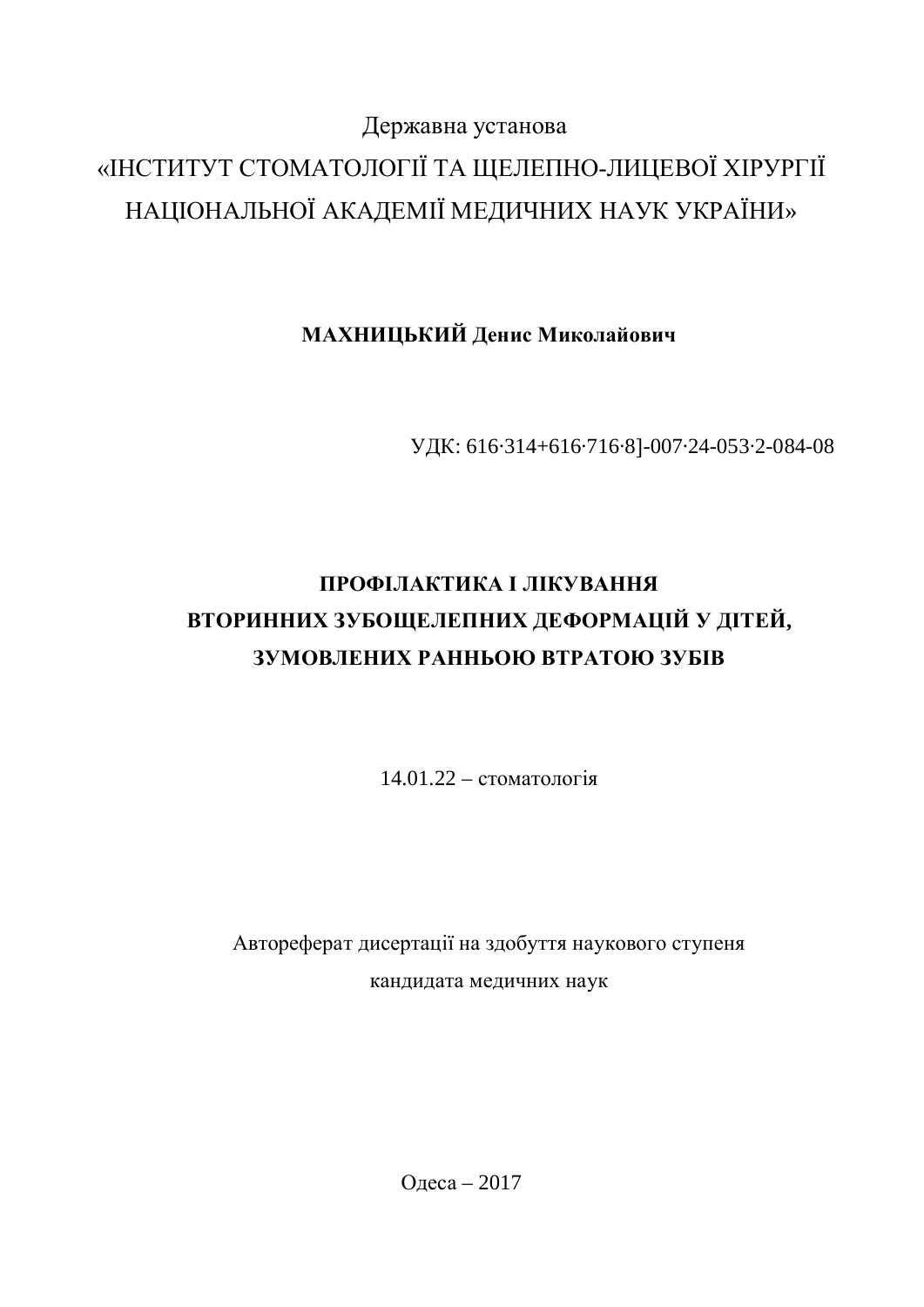Дисертацією є рукопис

Робота виконана у Приватному вищому навчальному закладі «Київський медичний університет УАНМ»

#### **Науковий керівник**

доктор медичних наук, професор Дорошенко Світлана Іванівна, Приватний вищий навчальний заклад «Київський медичний університет УАНМ», кафедра ортопедичної стоматології та ортодонтії, завідувач

### Офіційні опоненти:

- доктор медичних наук, професор Мірчук Богдан Миколайович, Львівський національний медичний університет імені Данила Галицького МОЗ України, кафелра ортолонтії, професор

- доктор медичних наук, професор, Заслужений діяч науки і техніки України Фліс Петро Семенович, Національний медичний університет імені О.О. Богомольця МОЗ України, м. Київ, кафедра ортодонтії та пропедевтики ортопедичної стоматології, завідувач

Захист відбудеться 13 березня 2017 р. об 12.00 годині на засіданні спеціалізованої вченої ради Д 41.563.01 в Державній установі «Інститут стоматології та щелепно-лицевої хірургії НАМН України за адресою: 65026 м. Одеса, вул. Рішельєвська 11.

З дисертацією можна ознайомитися у бібліотеці Державної установи «Інститут стоматології та щелепно-лицевої хірургії НАМН України (65026, м. Одеса, вул. Рішельєвська 11).

Автореферат розісланий 08 лютого 2017 р.

Вчений секретар спеціалізованої вченої ради П.О. Бабеня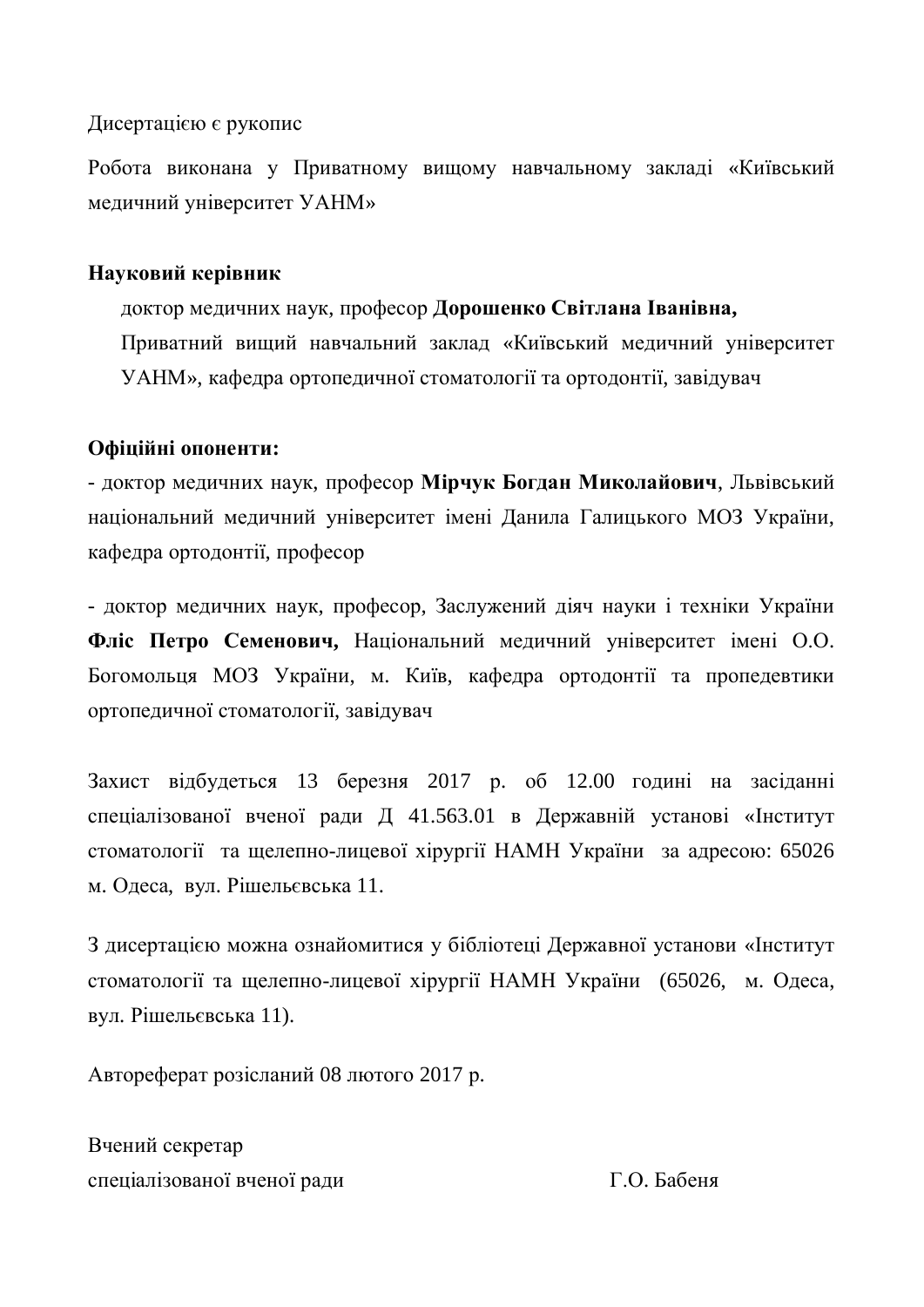#### ЗАГАЛЬНА ХАРАКТЕРИСТИКА РОБОТИ

Актуальність теми. Раннє видалення тимчасових і постійних зубів є істотним етіологічним фактором формування деформацій зубних рядів у дітей (Дорошенко С.І. з співавт., 2009; Фліс П.С. з співавт., 2011).

За даними епідеміологічних досліджень кількість дітей, які мають дефекти зубів та зубних рядів, значно збільшилась за останні роки і досягає 30 % (Гордова В.В., 2005; Неспрядько В.П., Стороженко К.В., 2013).

Вивченням поширеності зубощелепних аномалій та деформацій, а також дефектів зубних рядів серед дітей дошкільного та шкільного віку займалось багато фахівців у різні часи (Ильина-Маркосян Л.В., 1951; Василевская З.Ф., Мухина О.Д., 1975; Василенко З.С. с соавт., 1990; Цимбалистов Ф.В., 2006; Саламатина О.А., 2011; Шаваша Ибрагим Н.А. с соавт., 2012; Черноморченко Н.С., 2015 та ін.). Проте отримані авторами дані значно варіюють, що в певній мірі залежить від низки як об'єктивних, так і суб'єктивних факторів, а саме: клімато-географічних умов проживання та стану навколишнього середовища, стану санітарно-просвітницької, профілактичної та лікувальної роботи серед населення, зокрема дитячого (Мірчук Б.М. з співавт., 2013).

Окрім того, на показники розповсюдженості зубощелепних аномалій та деформацій і дефектів зубних рядів впливають соматичний стан здоров'я дитини, характер харчування, гігієнічний стан її порожнини рота, а також вік дитини, тобто період формування зубощелепного апарату (Заєць О.Р. з співавт., 2005; Хоменко Л.А. з співавт., 2005; Загайнова Н.Н., 2006; Дєньга О.В. с соавт., 2012).

Постійні і тимчасові зуби відіграють особливу роль в процесі становлення зубощелепного апарату у дітей. Передчасна втрата зубів у дитячому віці призводить до порушення фізіологічних процесів росту та формування жувального апарату, перевантаження зубів, які залишилися, що супроводжується зниженням біоелектричної активності м'язів. Як наслідок – порушення прорізування зубів, нерівномірний ріст щелеп, формування патологічних форм прикусу та деформацій зубощелепного апарату і, врешті решт, глибокі морфологічні та функціональні зміни в усьому зубощелепнолицевому комплексі. Тому відновлення коронкової частини зубів та заміщення дефектів зубних рядів у дитячого населення є більш важливою та актуальною проблемою, ніж у дорослих. При несвоєчасно компенсованих дефектах зубних рядів у дітей досить швидко формуються не тільки зубощелепні деформації, а а й одночасно виникає порушення розвитку всього лицевого скелета (Александрова Ю.М., 1960; Алимова М.Я., Климова А.В., 2007; Самсонов А.В., Лисица Н.А., 2010; Аюпова Ф.С., 2014).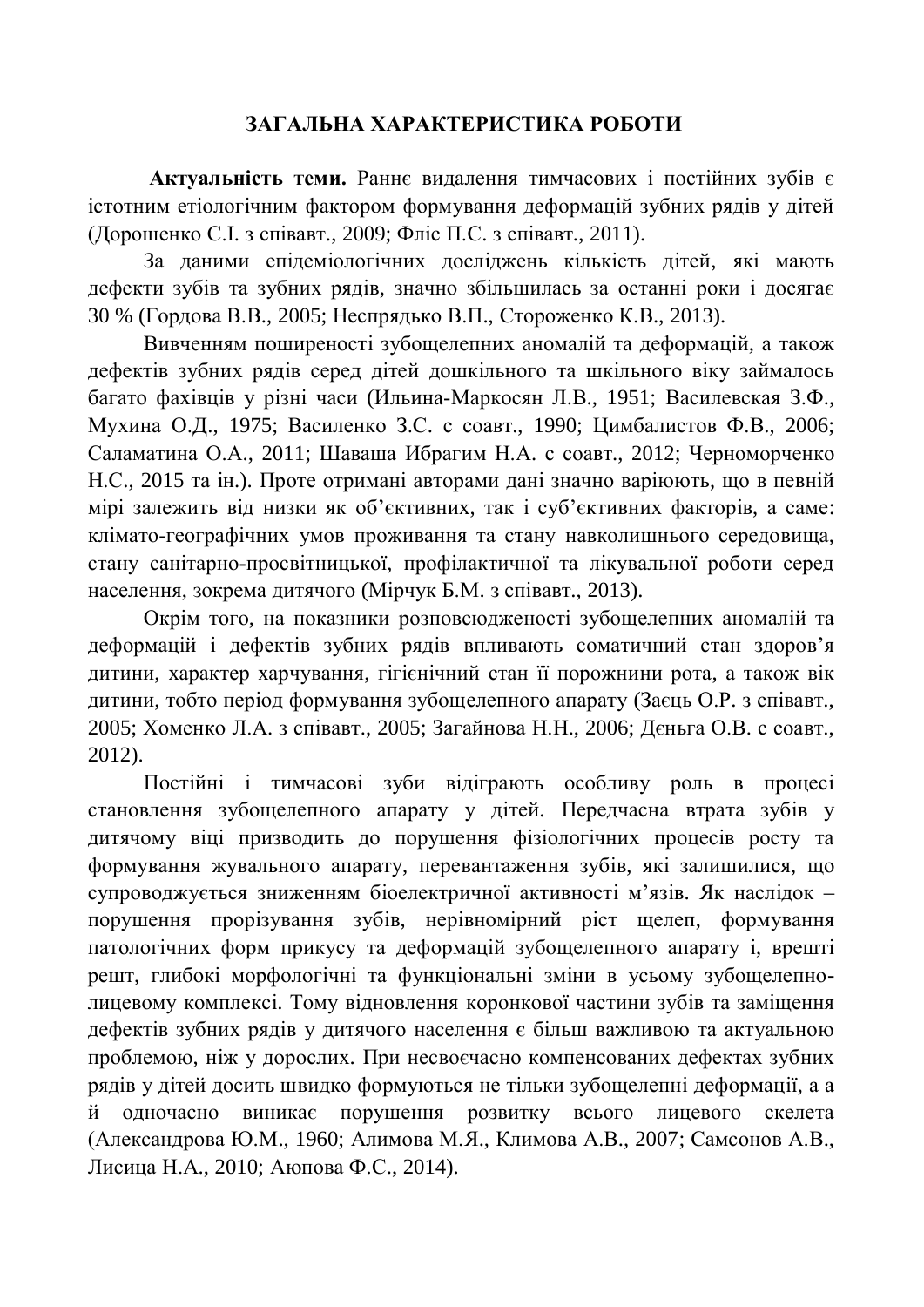Тільки своєчасне зубне протезування дефектів зубів та зубних рядів дозволяє запобігти розвитку зазначених вище ускладнень, забезпечити більш фізіологічні умови для подальшого формування зубощелепного апарату (Фліс П.С. з співавт., 2011; Галонский В.Г., 2013).

Разом з тим протезування дітей має свої особливості, пов'язані з процесом становлення зубощелепного апарату, а це: незвершений ріст щелепних кісток, прорізування зубів, формування зубних дуг та прикусу тощо. Тому дитячі зубні протези поряд з лікувальною функцією (відновлення дефектів зубів та зубних рядів, забезпечення відкушування та жування, артикуляції звуків, правильного ковтання, дихання) формують прикус та адаптують до нього жувальну мускулатуру та скронево-нижньощелепний суглоб (СНЩС), попереджають розвиток зубощеленних деформацій, поліпшують естетику, стимулюють процес прорізування зубів та ріст шелепних кісток; створюють фізіологічні умови для розвитку м'язового апарату, а значить нормального розвитку організму дитини в цілому.

Традиційно при включених дефектах зубних рядів у дітей використовуються незнімні профілактичні конструкції (коронки з розпіркою, розсувні мостоподібні протези), а при кінцевих дефектах зубних рядів – знімні апарати (часткові знімні протези, апарати-протези) (Наумович С.А., 2014). Проте незнімні конструкції мають ряд недоліків: вони складні у виготовленні, неестетичні, негігієнічні, травматичні, викликають труднощі при їх заміні тощо. Їх складно використовувати у дітей 3-5 років, а фіксація потребує сухості опорних зубів, що досягти у малих дітей досить проблематично. Знімні конструкції з пластмасовим базисом громіздкі, погано фіксуються в порожнині рота та не полишені остаточного мономера.

Наведене вище свідчить про необхідність проведення подальших ретельних досліджень з метою підвищення ефективності лікування вторинних зубощелепних деформацій у дітей та підлітків, удосконалення їх діагностики, профілактики та розробки раціональних способів лікування з урахуванням віку пацієнтів, що і стало предметом проведених нами досліджень.

Зв'язок роботи з науковими програмами, планами, темами. Дисертаційна робота виконана відповідно до плану НДР кафедри ортопедичної стоматології та ортодонтії ПВНЗ «Київський медичний університет УАНМ» (КМУ УАНМ»): «Підвищення ефективності ортопедичного і ортодонтичного лікування хворих з дефектами зубів, зубних рядів, аномаліями та деформаціями зубощелепного апарату» (ДР № 0106U011147). Дисертант є виконавцем окремого фрагменту теми.

Мета дослідження – підвищення ефективності профілактики та лікування вторинних зубощелепних деформацій у дітей, зумовлених ранньою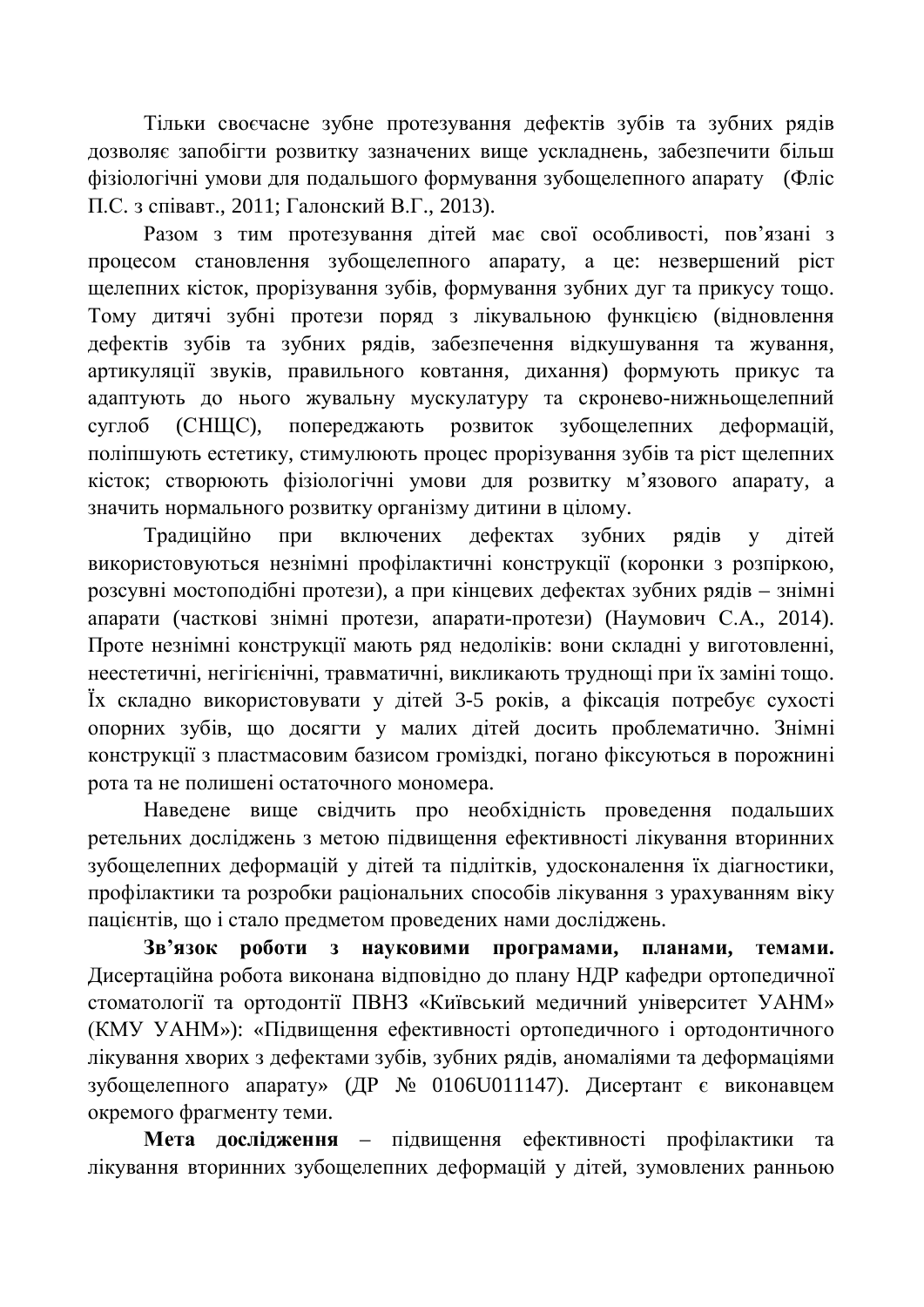втратою зубів, шляхом удосконалення їх діагностики, профілактики та розробки раціональних способів лікування.

Ⱦɥɹɞɨɫɹɝɧɟɧɧɹɦɟɬɢɛɭɥɢɩɨɫɬɚɜɥɟɧɿɧɚɫɬɭɩɧɿ**ɡɚɞɚɱɿɞɨɫɥɿɞɠɟɧɧɹ**:

1. Вивчити частоту виникнення дефектів зубних рядів серед дитячого населення м. Києва для визначення його потреби в зубному протезуванні.

2. Визначити найбільш поширені форми вторинних зубощелепних деформацій у дітей, зумовлених несвоєчасним зубним протезуванням.

3. Розробити алгоритм діагностики вторинних зубошелепних деформацій. пов'язаних з ранньою втратою зубів у дітей та підлітків.

4. Удосконалити конструкцію мостоподібного зубного протеза з опорою на вкладках для використання в період постійного прикусу у дітей для профілактики вторинних зубощелепних деформацій.

5. Розробити частковий знімний протез, базис якого виготовлений з комбінованого поліефірного матеріалу, та оцінити його вплив на стан імунокомпетентних клітин та гуморальні чинники імунітету ротоглоткового секрету у дітей з дефектами зубних рядів і в експерименті in vitro.

6. Провести порівняльні дослідження видового складу умовно-патогенної мікрофлори, виділеної з поверхні протезів з комбінованого поліефірного матеріалу та акрилової пластмаси.

Об'єкт дослідження – дефекти зубних рядів та вторинні зубощелепні деформації у дітей.

*Предмет дослідження:* частота виникнення дефектів зубних рядів, үскладнених вторинними зубощелепними деформаціями (серед дітей та підлітків); удосконалення диференційної їх діагностики; розробка та оцінка ефективності раціональних способів лікування.

Методи дослідження: клінічні – для визначення частоти виникнення дефектів зубних рядів серед дітей в організованих дитячих колективах м. Києва; вивчення скарг пацієнтів та їх анамнестичних даних, а також позаротових та внутрішньоротових ознак даної патології зубощелепного апарату; рентгенологічні (прицільна рентгенографія, ортопантомографія) – для визначення кількості постійних зубів, особливостей розташування в щелепних кістках, стану їх коренів та коронок, направлення вісі прорізування; антропометричні – для вимірювань контрольно-діагностичних моделей; імунологічні – для дослідження впливу комбінованого поліефірного матеріалу, що використовувався для виготовлення знімних зубних протезів, на стан імунокомпетентних клітин та гуморальні чинники імунітету ротоглоткового секрету у дітей; мікробіологічні – для дослідження видового складу умовнопатогенної мікрофлори на поверхні зубних протезів; статистичні – для підтвердження достовірності одержаних результатів дослідження.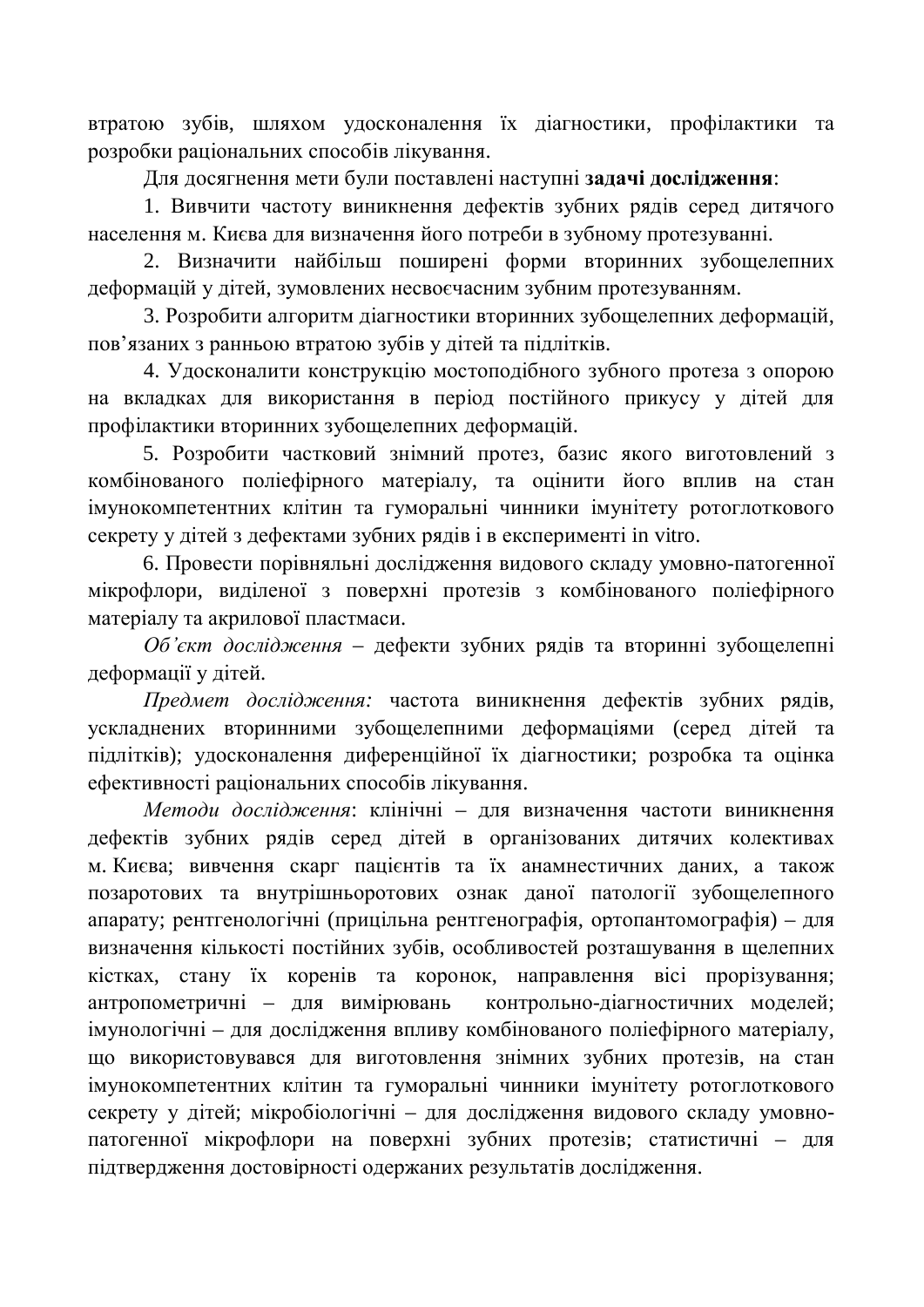Наукова новизна отриманих результатів. Вперше отримано наукові дані про частоту виникнення дефектів зубних рядів і вторинних зубощелепних деформацій серед дитячого населення м. Києва у віковому аспекті впродовж 2009-2012 років.

Встановлено, що у дітей віком 2-6 років частота виникнення дефектів зубних рядів складає 10,9 %, а у дітей віком 7-18 років - 15,4 %, при цьому найпоширенішою формою вторинних зубощелепних деформацій є зубоальвеолярне видовження, яке спостерігалося майже у половини дітей (41,5 % та 44,7 % у різних вікових періодах).

Вперше розроблено схему-алгоритм проведення диференційної діагностики вторинних зубощелепних деформацій, пов'язаних з ранньою втратою зубів у дітей.

Вперше обгрунтовано використання комбінованого поліефірного матеріалу для виготовлення базису знімних пластинчастих протезів у дітей й довелена нешкілливість його використання в литячій практиці, що підтверджується відсутністю негативного впливу на гуморальні та клітинні фактори місцевого імунітету вивчаємого матеріалу в дослідженнях іп vivo та в ekcnepumenti in vitro.

Вперше за результатами мікробіологічних досліджень доведено перевагу розробленого знімного протеза, виготовленого із комбінованого поліефірного матеріалу, для користування дітьми у порівнянні з акриловими протезами, про що свідчить зменшення на поверхні протезів полімікробних асоціацій у відношенні представників родини Enterobacteriaceae і представників роду Pseudomonas та відсутність змін в якісному та кількісному складі грибів роду Candida.

Практичне значення отриманих результатів. Вперше обтрунтовано й розроблено частковий знімний протез, базис якого виконаний з комбінованого поліефірного матеріалу, що покращує його фіксацію в порожнині рота, зменшує виділення шкідливих для організму людини акрилатів, запобігає ускладненням, виникаючим через травмування слизової оболонки більш жорсткими акриловими базисами, й перешкоджає руйнуванню протеза через здатність витримувати більші деформації (патент України на корисну модель № 88065 від 25.02.2014 р.). Запропоновано методику виготовлення розробленого часткового знімного протеза, яка дає можливість пацієнтам отримати протез в перше відвідування.

Вперше удосконалено конструкцію мостоподібного протеза на вкладках,  $\alpha$ еобливістю якого є наявність отворів конусоподібної форми на опорних елементах, завдяки чому покращується фіксація протеза й створюється можливість його легкого зняття без пошкодження твердих тканин опорних зубів (патент України на корисну модель № 91423 від 10.07.2014 р.).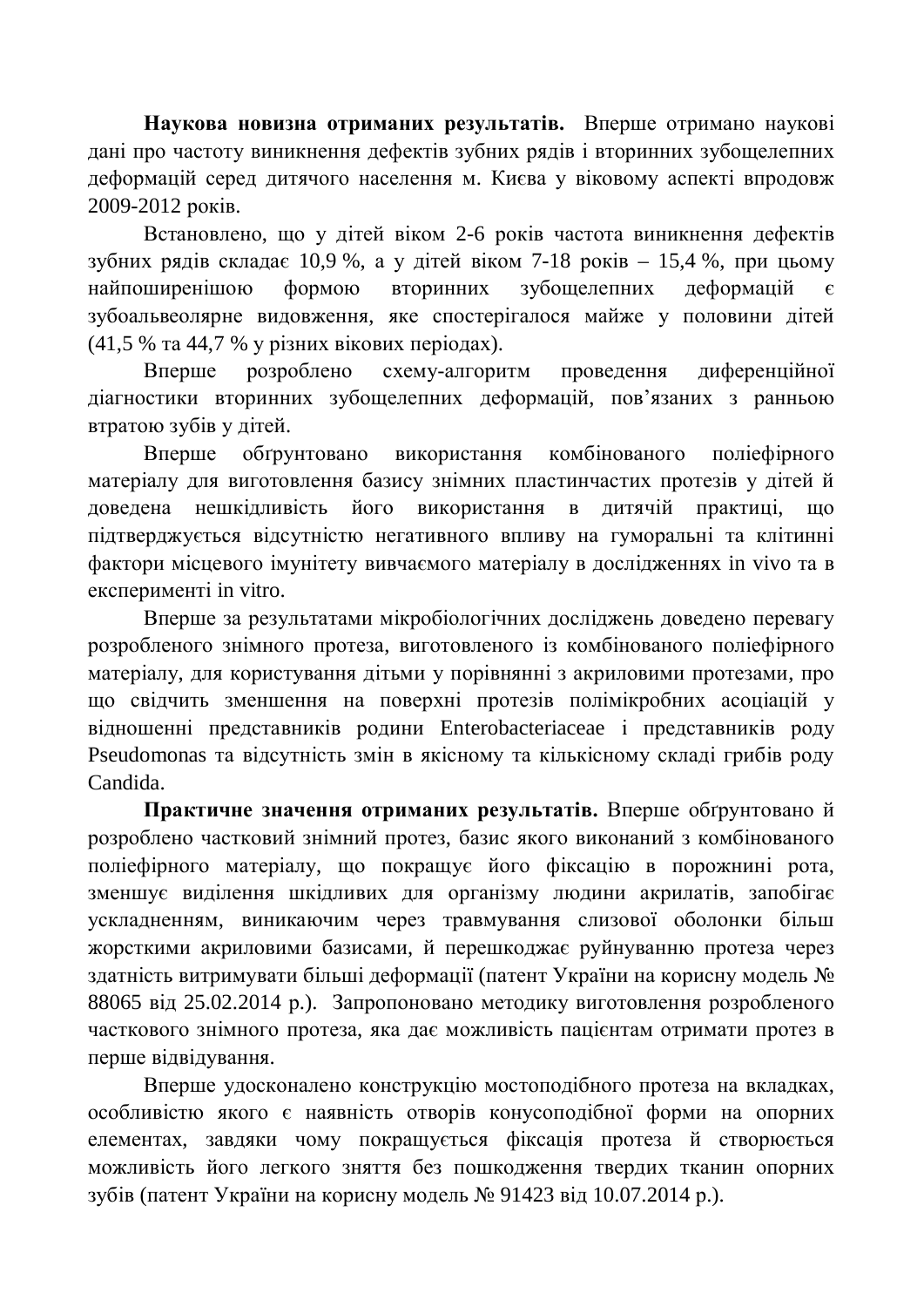Доведена ефективність використання розробленого часткового знімного протеза з комбінованого поліефірного матеріалу для лікування дефектів зубних рядів в період тимчасового прикусу та удосконаленого мостоподібного протеза на вкладках з отворами в період постійного прикусу для профілактики і лікування вторинних зубощелепних деформацій у дітей.

Розроблена схема-алгоритм проведення диференційної діагностики вторинних зубощелепних деформацій у дітей дозволяє не тільки диференціювати їх за етіологією, топографією, локалізацією, станом зубощелепного апарату, наявністю та ступенем ускладнень, а і слугує значним підґрунтям у визначенні як діагнозу, так і у виборі раціонального методу лікування пацієнтів з даною патологією.

Результати проведених досліджень впроваджені у навчальний процес кафедри ортодонтії та післядипломної освіти лікарів-ортодонтів ВДНЗУ «Українська медична стоматологічна академія», використовуються на курсах інформації та стажування в ДУ «Інститут стоматології та щелепно-лицевої хірургії НАМН України». Алгоритм діагностики й запропоновані лікувальнопрофілактичні протези використовуються у лікувальній роботі відділення ортодонтії стоматологічної клініки СтоматЦентр «Університетський» (м. Київ), районних стоматологічних поліклінік м. Києва.

Особистий внесок здобувача. Автором особисто проведено аналіз даних літератури, відбір та опрацювання методик досліджень, клінічне обстеження хворих, статистично оброблено, проаналізовано та науково інтерпретовано результати епідеміологічних, клінічних, імунологічних та мікробіологічних досліджень, оформлено дисертаційну роботу. За участю наукового керівника сформульовано мету, завдання, основні висновки й рекомендації роботи.

Автор приймав участь у проведенні масових обстежень дітей дошкільного та шкільного віку в організованих дитячих колективах м. Києва. Клінічні обстеження та лікування дисертантом проведені на базі кафедри ортопедичної стоматології та ортодонтії ПВНЗ «КМУ УАНМ» (зав. кафедрою дмед.н., проф. С.І. Дорошенко), імунологічні дослідження – на базі ДУ «Інститут отоларингології ім. О.С. Коломійченка НАМН України» (д.мед.н., проф. О.Ф. Мельников)<sup>1</sup>, мікробіологічні дослідження – на базі ДУ «Інститут епідеміології та інфекційних хвороб імені Л.В. Громашевського НАМН України» (к.мед.н. С.М. Григор'єва)<sup>1</sup>.

Апробація результатів дисертації. Основні положення та результати роботи доповідались й обговорювались на науково-практичній конференції з міжнародною участю «Інноваційні технології в стоматології та клінічній медицині» (Полтава, 2011), на XIX, XX, XXI наукових конференціях студентів

 $^1$  Автор щиро вдячний співробітникам вищезгаданих структур за допомогу у проведенні досліджень.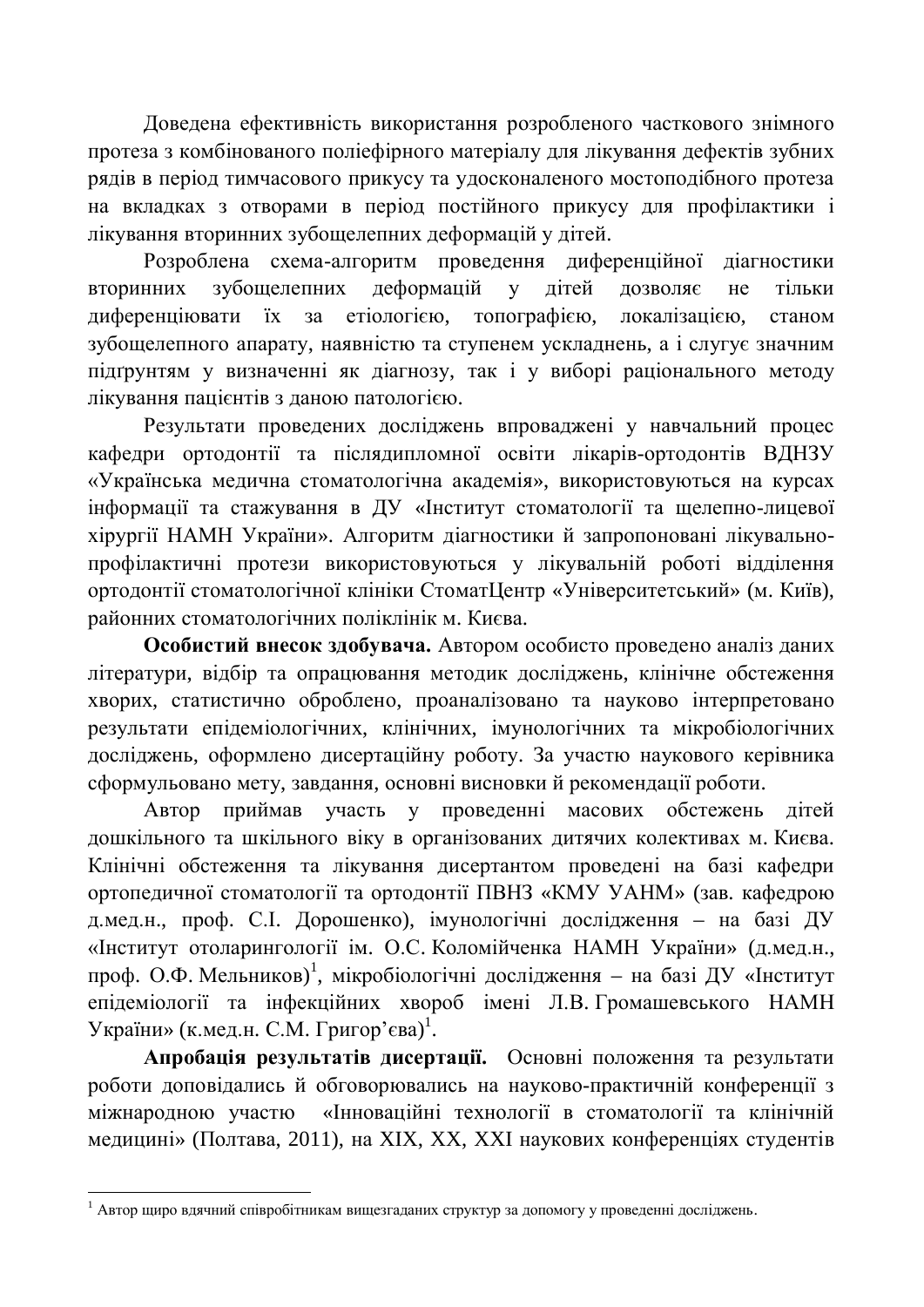та молодих вчених ПВНЗ «Київський медичний університет УАНМ» (Київ, 2012, 2013, 2014), на науково-практичній конференції з міжнародною участю «Сучасна ортодонтія – шлях професійного розвитку» (Київ, 2012), I-му Українському ортодонтичному конгресі «Новітні технології в ортодонтії» (Київ, 2013), науково-практичній конференції з міжнародною участю «Сучасні проблеми народної і нетрадиційної медицини» (Київ, 2014), міжнародній науково-практичній конференції «Сучасні аспекти лікування карієсу та його vсклалнень v літей» (Львів. 2014), науково-практичній конференції з міжнародною участю «Міждисциплінарний підхід в лікуванні ортодонтичних пацієнтів» (Полтава, 2015).

**Публікації.** За матеріалами роботи опубліковано 14 наукових праць, з яких 5 статей у наукових фахових виданнях України (в тому числі 1 стаття у журналі, що входить до міжнародних наукометричних баз), 2 патенти на корисну модель, 7 тез доповідей в матеріалах науково-практичних конференцій та з'їзлу.

Структура та обсяг дисертації. Дисертація викладена на 158 сторінках друкарського тексту (основний – 125 сторінок), складається із вступу, огляду літератури, чотирьох розділів власних досліджень, аналізу й узагальнення отриманих результатів, висновків, практичних рекомендацій, списку використаної літератури (140 джерел, з яких 42 – іноземних авторів) й додатків. Робота ілюстрована 44 рисунками, 11 таблицями.

### **ОСНОВНИЙ ЗМІСТ РОБОТИ**

Матеріал і методи дослідження. Для досягнення поставленої мети та виконання завдань роботи проведено масове обстеження дошкільнят (347 осіб у віці 2-6 років), школярів (1323 осіб віком 7-17 років) та студентів ПВНЗ «КМУ УАНМ» (143 особи у віці 18 років). Всього було обстежено 1813 осіб.

Серед обстежених дітей та пацієнтів, що звернулися в клініку кафедри за стоматологічною допомогою, нами було взято на лікування 148 осіб з метою вивчення особливостей виготовлення та використання різних конструкцій дитячих зубних протезів для профілактики та лікування вторинних зубощелепних деформацій. Всього було виготовлено 169 лікувальнопрофілактичних апаратів, з них 48 (28,4 %) часткових знімних протезів з КПЕМ, 13 (7,69 %) часткових знімних протезів з акрилової пластмаси, 81 (47,93 %) апарат-протез з акрилової пластмаси, 14 (8,3 %) коронок з розпіркою, 13 (7,69 %) мостоподібних протезів на вкладках

Рентгенологічні дослідження проводили на апаратах «Planmeca Pro» (Фінляндія) та «Morita» (Японія) для визначення кількості постійних зубів, особливостей розташування в щелепних кістках, стану їх коренів та коронок.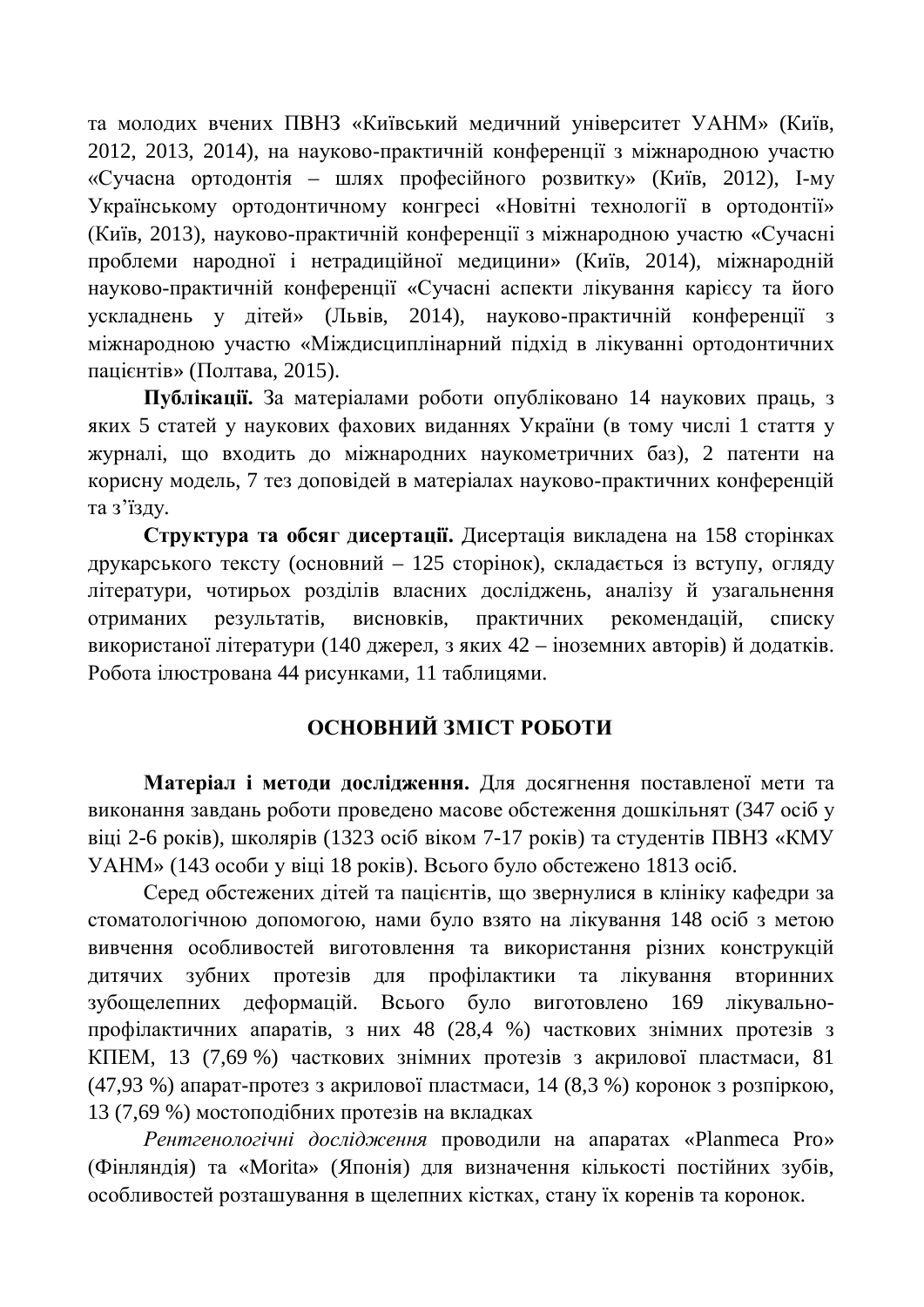Антропометричні дослідження контрольних діагностичних моделей щелеп пацієнтів на етапі тимчасового прикусу проводилися за методом Долгополової З. І., на етапі постійного прикусу – за метолом Pont.

*Имунологічні дослідження. Для визначення можливості використання* комбінованого поліефірного матеріалу (КПЕМ) у дитячій практиці, а також для оцінки впливу знімних зубних протезів з базисом із КПЕМ на гуморальні чинники місцевого імунітету дітей з дефектами зубних рядів були проведені iмунологічні лослілження in vitro та in vivo.

Iмунологічні дослідження in vitro передбачали вивчення впливу екстракту з КПЕМ на життєздатність тканинних клітин миглаликів, на вміст імуноглобулінів класів М, G, А сироватки крові здорової людини (Фримель Х., 1984), структуру SIgA і у-інтерферону слини (імуноферментним методом з використанням аналізатора «Lab Line», Австрія), на активність природних цитотоксичних клітин мигдаликів в культурі (з використанням автоматичного iмуноаналiзатора «Stat Fax 2100», США).

Iмунологічні дослідження in vivo включали дослідження рівня секреторної і мономерної форм імуноглобуліну А (з застосуванням рідера «Lab Line» Австрія) й рівня α-інтерферону (із застосуванням імуноаналізатора «Stat Fax 2100», США) в рото-глотковому секреті (РГС) дітей.

Мікробіологічні дослідження проводили з метою ідентифікації та вивчення біологічних властивостей мікрофлори, виділеної з поверхні базисних матеріалів двох типів (акрил та КПЕМ), що використовуються у дитячому зубному протезуванні. Завданням досліджень було вивчення якісного та кількісного складу мікрофлори, виділеної з поверхні протезів відразу після протезування й після трьох тижнів користування ними. Спостереження проводили за двома групами дітей, яким були виготовлені протези з різними базисними матеріалами.

Забір матеріалу з поверхні протезів проводили шляхом зішкрібу за допомогою стерильного одноразового зонду з наступним внесенням у стерильний контейнер з транспортним середовищем для подальшої доставки в лабораторію та мікробіологічної ідентифікації.

Отриманий матеріал засівали на поживні середовища: жовтково-сольовий агар для вирощування мікроорганізмів роду Staphylococcus, агар Ендо – для визначення мікроорганізмів родини Enterobacteriaceae, ентерококагар для вирощування мікроорганізмів роду Enterococcus, колумбійський агар з баранячою кров $\square$ ю – для вирощування представників роду Streptococcus, для виявлення грибів роду Candida – середовище Сабуро. Для вирощування анаеробних мікроорганізмів застосовували культивування в анаеробній системі GEN BOX Jar (bioMerieux, CIIIA).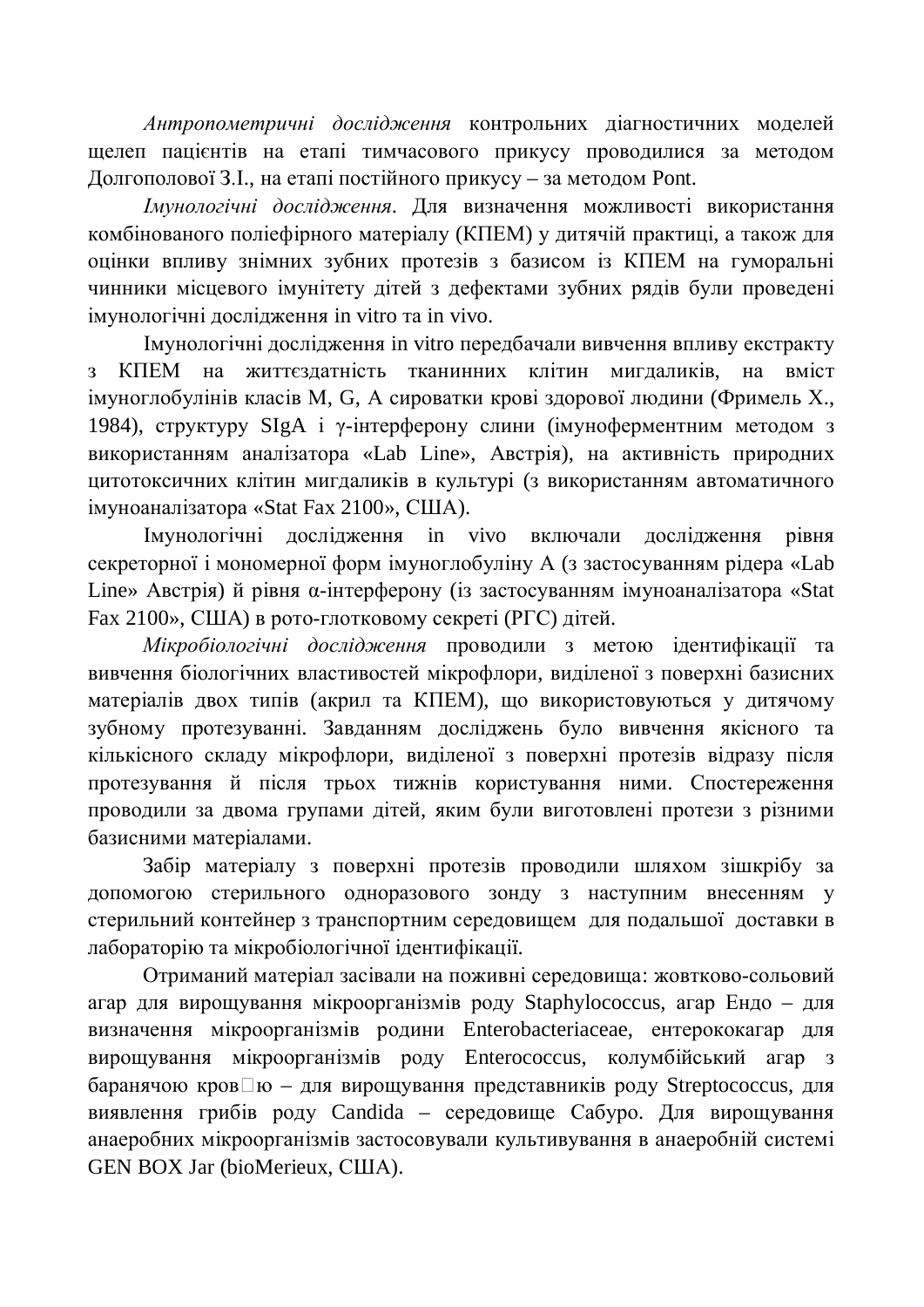Бактеріальні культури, що виросли, ідентифікували до виду, вивчаючи їх морфологічні, культуральні, біохімічні та тинкторіальні властивості.

Статистичні дослідження. Результати дослідження оброблялися за допомогою статистичних методів з використанням пакету програм Microsoft Office Exel 2010 Ta Statistica 10.0 (StatSoft, CIIIA).

Результати досліджень та їх обговорення. Проведені дослідження дошкільної вікової групи дають підстави прогнозувати в подальшому виникнення вторинних зубошелепних деформацій (ВЗШД). Поширеність зубощелепних аномалій складає 37,9 %, а дефекти зубних рядів – 10,9 %, у тому числі ускладнених зубоальвеолярним видовженням (4,9 %) і вкороченням зубних дуг та пов'язаним з ними дефіцитом місця для прорізування постійних зубів.

Нами також було виявлено 6 дітей дошкільного віку, які мали від 6-ти до 8-ми відсутніх або повністю зруйнованих тимчасових зубів, що становить 1,4 % від загальної кількості оглянутих дошкільнят. Зубоальвеолярне видовження з деформацією зубних рядів спостерігалося у 21 (4,9 %) дитини віком від 2 до 6 років з дефектами зубних рядів. Такі зміни міжоклюзійних співвідношень були зумовлені раннім видаленням тимчасових зубів, що призвело до порушення прорізування перших постійних молярів та різців і не дозволило реалізуватися другому етапу підвищення висоти прикусу.

Серед 1323 обстежених дітей шкільного віку було виявлено 200 осіб з дефектами зубних рядів, що становить 15,4 %. У 131 (65,5%) дітей молодшого віку, тобто до 10 років, спостерігалися дефекти зубних рядів, зумовлені передчасним видаленням тимчасових зубів, переважно молярів, та ранньою втратою постійних. Серед них у 12 (9,2 %) школярів були видалені перші постійні моляри: нижні – у 7 (58,3 %) дітей та верхні – у 5 (41,7 %) дітей.

Кількість дефектів зубних рядів у дітей 11-18 років (внаслідок видалення постійних зубів) зросла майже вдвічі, у порівнянні з молодшою групою (до 10 років). Так, із 79 видалених постійних зубів, що були виявлені при обстеженні 1323 дітей, 59 (74,7 %) зубів припадало саме на школярів цього віку. Це свідчить про те, що майже кожна друга дитина у віці від 7 до 18 років втрачала постійний жувальний зуб, тобто втрачала ті зуби, які утримують висоту прикусу і приймають основне функціональне навантаження при жуванні.

Слід зауважити на те, що з 200 обстежених, які мали дефекти зубних рядів, жодна дитина не отримала відповідного ортопедичного лікування, що стосувалося й дефектів коронкової частини зубів. Вторинні зубощелепні деформації зустрічалися у 83 (41,5 %) осіб, тобто майже у кожного другого. В обстежених до 10 років переважали деформації у вертикальній площині ніж у горизонтальній, а з 11 до 18 років – деформації у горизонтальній площині.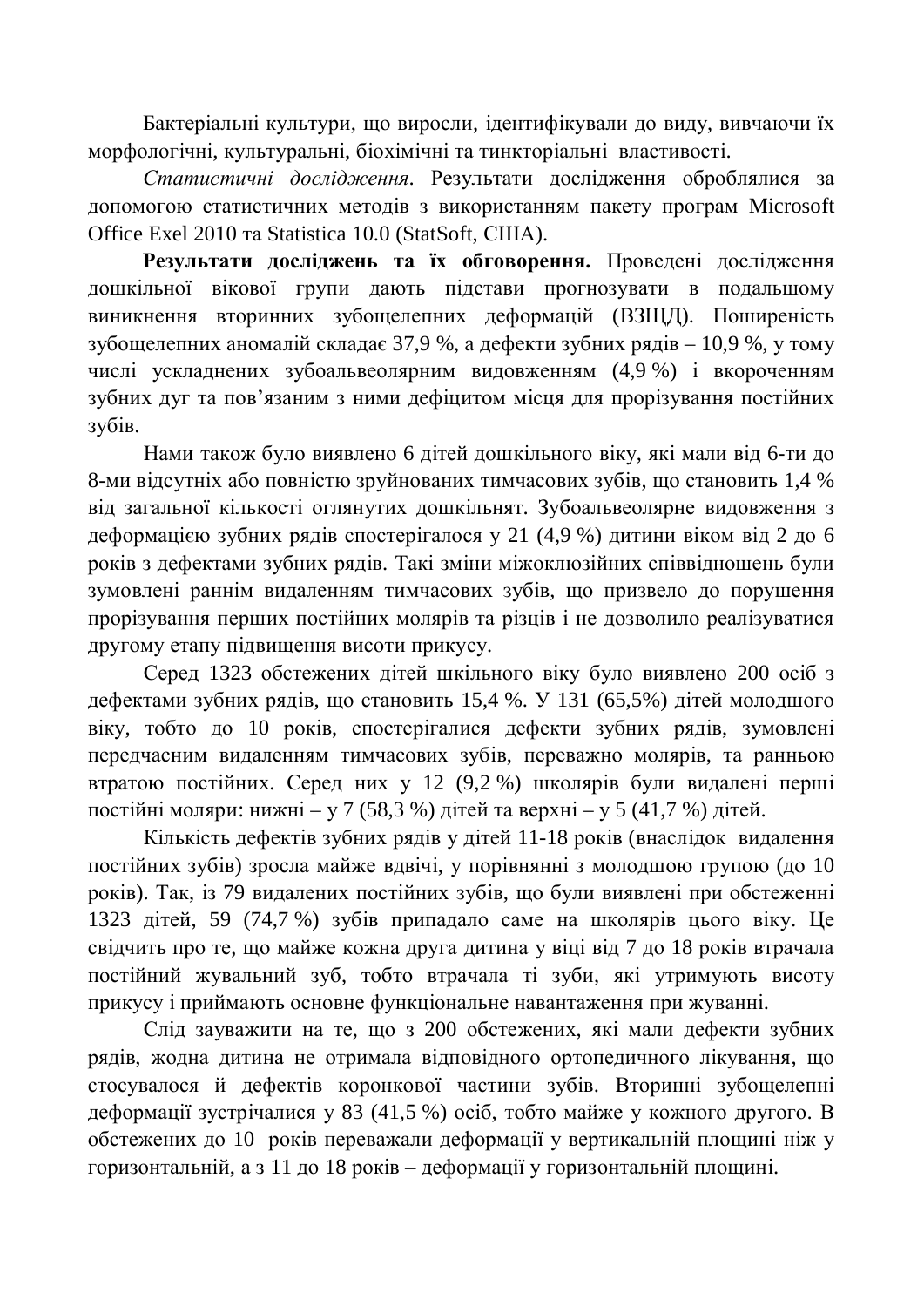Проведені обстеження дітей та підлітків віком від 3 до 18 років свідчать, що на сьогоднішній день частота виникнення зубощелепних аномалій, а також дефектів зубних рядів серед дитячого населення продовжує бути досить високою і має тенденцію до зростання. Це можна пояснити, на наш погляд, не тільки погіршенням стану навколишнього середовища, соціальними та економічними труднощами в країні на даний час, а й відсутністю належної, дійової та адекватної стоматологічної допомоги дітям.

За результатами клінічного обстеження та антропометричного вимірювання діагностичних моделей 148 дітей, взятих на лікування, встановлено, що 65 % дітей з дефектами зубних рядів мали аномалії прикусу. З них у 29 % діагностували дистальний прикус, у 25,7 % - глибокий прикус, у 8,8 % - мезіальний, у 5,2 % - перехресний і у 2,6 % дітей – відкритий в передньому відділі. Передчасна втрата зубів сприяла розвитку порушень у формуванні зубних рядів. Найбільш часто спостерігалися зміни в сагітальному напрямку – вкорочення зубних рядів, ступінь тяжкості порушень залежала від терміну, що пройшов з моменту видалення зубів (табл. 1)

Таблиня 1

| Вікова          | Ортогна- |         | Нейтраль- |       | Дисталь- |       | Мезіаль-       |       | Глибо- |       | Відкри-  |          | $\Box$ epe- |       |
|-----------------|----------|---------|-----------|-------|----------|-------|----------------|-------|--------|-------|----------|----------|-------------|-------|
| катего-         | тичний   |         | ний       |       | ний      |       | ний            |       | кий    |       | тий      |          | хресний     |       |
| D1 <sub>H</sub> | абс.     | В1ДН.   | абс.      | відн. | абс      | В1ДН. | абс.           | В1ДН. | абс.   | В1ДН. | абс.     | відн.    | абс.        | відн. |
| $3-6$ p.        | 2        | 1.4%    | 11        | 7.4%  | 11       | 7.4%  | 5              | 3.4%  | 18     | 12.2% |          | 0,6%     | 3           | 2%    |
| $7-10$ p.       | 2        | 1,4%    | 7         | 4.7%  | 13       | 8.8%  | 3              | 2%    | 10     | 6.7%  | 2        | 1,4%     | 3           | 2%    |
| $11-14$ p.      | 2        | 1,4%    | 11        | 7.4%  | 11       | 7.4%  | 3              | 2%    | 5      | 3,4%  |          | 0,6%     |             | 0,6%  |
| $15-18$ p.      |          | $0.6\%$ | 6         | 4.1%  | 8        | 5,4%  | $\overline{c}$ | 1.4%  | 5      | 3,4%  | $\Omega$ | $\Omega$ |             | 0.6%  |
| Всього          |          | 4,8%    | 35        | 23,6% | 43       | 29%   | 13             | 8,8%  | 38     | 25,7% | 4        | 2,6%     | 8           | 5,2%  |

Поширеність видів прикусу серед дітей, взятих на лікування

Таким чином, рання втрата тимчасових, а, особливо, постійних зубів у дітей небезпечна для становлення зубощелепного апарату тим, що формування останнього буде відбуватися в нефізіологічних умовах. При цьому порушується правильне формування зубних дуг та прикусу, що і підтверджують результати наших досліджень.

Лікувально-профілактичне протезування проводилося нами 148 дітям віком 3-18 років. Планування конструкцій апаратів здійснювалося на підставі даних клінічного обстеження, результатів антропометричного вивчення діагностичних моделей, рентгенологічних методів дослідження і залежало від віку пацієнта, тобто періоду формування прикусу, локалізації і протяжності дефектів зубних рядів, наявності або відсутності супутніх аномалій і деформацій зубощелепного апарату.

На підставі клінічних досліджень нами був розроблений алгоритм діагностики ВЗЩД, пов'язаних з ранньою втратою зубів у дітей. Він дозволяє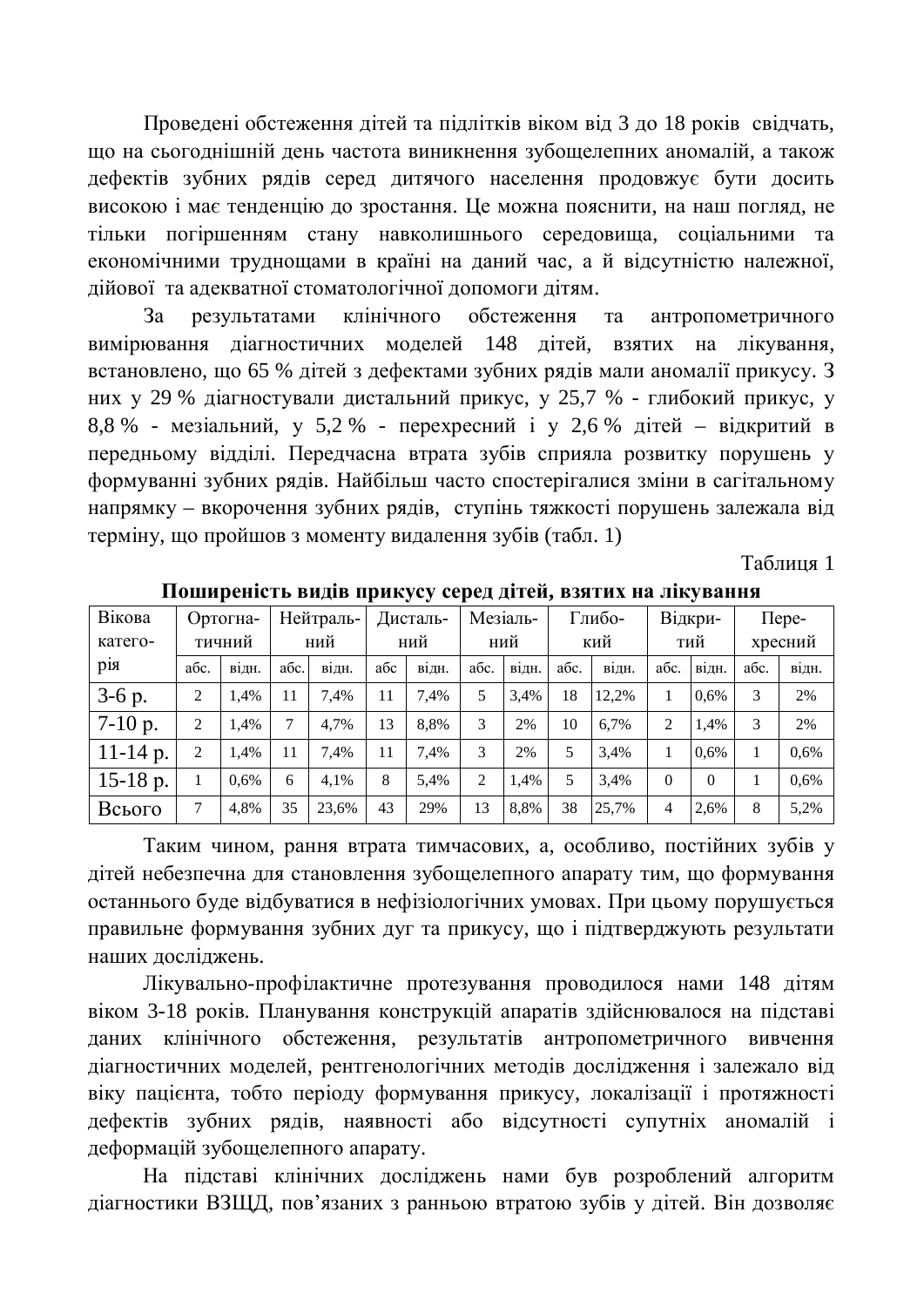диференціювати їх за етіологією, топографією, локалізацією, станом зубощелепного апарату, наявністю та ступенем ускладнень, а також допомогає у визначенні діагнозу і вибору раціонального та адекватного методу лікування пацієнтів з даною патологією (рис. 1).



Рис.1. Схема проведення алгоритму діагностики ВЗЩД у дітей.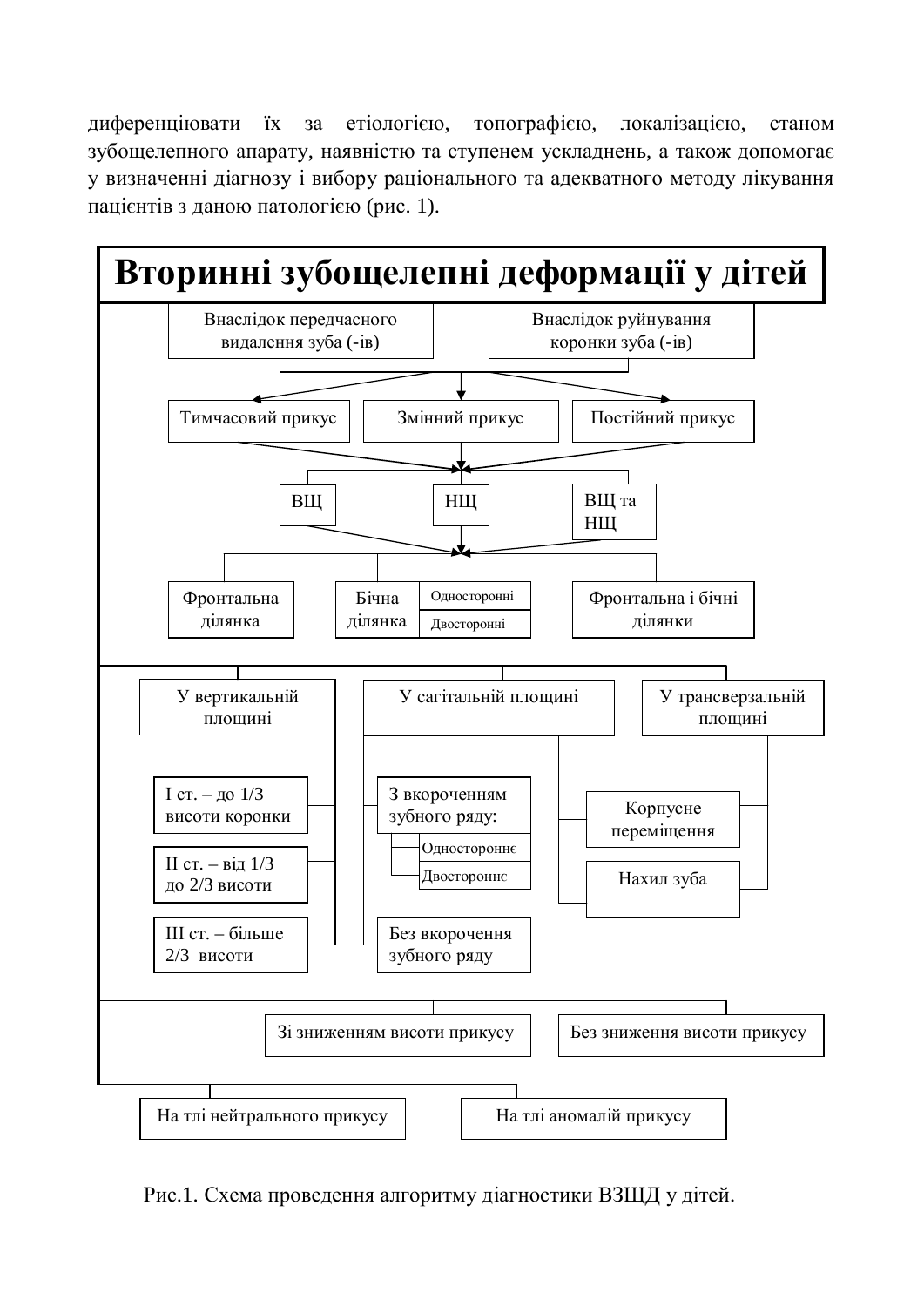Проведені дослідження обумовили необхідність розробки дитячих зубних протезів, які б відзначалися простотою виготовлення, мали відмінний естетичний вигляд та достатню фіксацію при їх використанні. Нами були обрані знімні конструкції, бо вони універсальні: використання їх можливе при дефектах зубного ряду та тотальних дефектах коронкової частини зубів.

Для виготовлення таких знімних протезів потрібно менше візитів пацієнта, менше часу займають маніпуляції в порожнині рота, вони не усклалнюють гігієну ротової порожнини і не потребують болісних втручань. що дуже важливо для пацієнтів молодшої вікової групи.

Акрилова пластмаса має ряд недоліків, тому нами було запропоновано в якості базису знімного протеза пластини для вакуумформування, з яких виготовляють знімні ретенційні капи. Такі пластини представлені різними фірмами-виробників, та відрізняються товщиною та матеріалом. В нашій роботі ми використовували прозорі пластини «Splint» («Keystone», США), які випускаються різної товщини (1,5 мм, 2 мм та 2,5 мм) та виготовлені з комбінованого поліефірного матеріалу (copolyester).

Нами розроблено частковий знімний протез, базис якого виготовлявся із пластини для термовакуумформування та штучних зубів, встановлених на ньому за допомогою швидкотвердіючої пластмаси (Ufi Gel hard, VOCO), яка не містить метилметакрилату, що зводить до мінімуму ризик виникнення алергічних реакцій (рис. 2).



Рис. 2. Схематичне зображення запропонованого часткового знімного дитячого протеза, де: 1 – базис, виготовлений методом термовакуумформування, 2 – акрилова пластмаса, 3 – штучні зуби.

Після полімеризації пластмаси механічно оброблені краї протеза та акрилову пластмасу, що фіксувала штучні зуби на базисі, остаточно шліфували і полірували. Основна частина базису протеза виготовлена з КПЕМ, мала гладку та блискучу поверхню *і* не потребувала полірування (рис. 3).

Проведені дослідження засвідчили, що запропонований нами знімний дитячий зубний протез, виготовлений з базисом з термовакуумформувальних пластин, забезпечує кращу фіксацію на протезному ложе, ніж акриловий частковий знімний протез, за рахунок більш гладкої внутрішньої поверхні, має однакову товщину на всій площі протезного ложа і більш точно повторює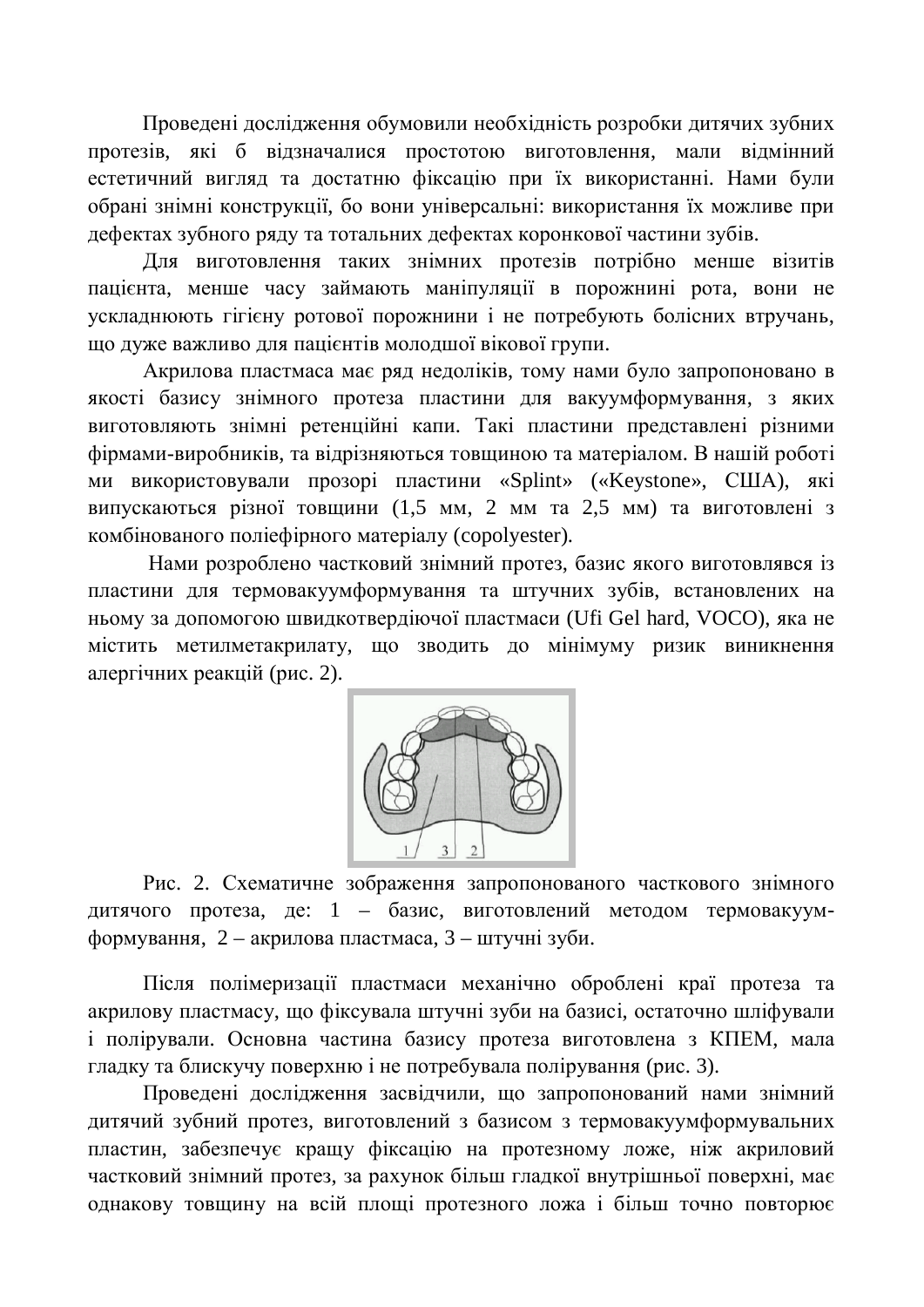рельєф слизової оболонки твердого піднебіння, що сприяє скороченню терміну адаптації до протеза.



Рис. 3. Частковий знімний дитячий протез з базисом з КПЕМ в оклюдаторі (а) та на гіпсовій моделі верхньої щелепи (б).

Такі протези ефективно використовувалися нами у дітей і при малих включених дефектах зубних рядів не тільки фронтальної, а і бокової ділянки і, в порівнянні з незнімними конструкціями, мали достатньо естетичний вигляд, відзначалися легкістю та простотою у виготовленні.

Окрім того, запропоновану нами конструкцію протеза можна виготовити в перше відвідування за 1-1,5 години, що зручно для пацієнтів. Для цього достатньо мати прилад для вакуумформування, який використовують для виготовлення кап (ретенційних, відбілюючих, спортивних) і пластини відповідної товщини та матеріалу. Даний спосіб виготовлення знімного протеза дає змогу уникнути таких технологічно складних етапів, як пакування пластмаси та витримування режиму її полімеризації, що займає багато часу. Дитина, майже відразу після здачі такого протеза, за рахунок достатньої його фіксації та однакової товщини базису, могла повноцінно ним користуватися, що дозволяло попередити розвиток вторинних зубощелепних деформацій та аномалій прикусу в майбутньому.

Проведені імунологічні дослідження показали відсутність негативного впливу на гуморальні та клітинні фактори місцевого імунітету екстрактів з КПЕМ, що використовується в якості базису при виготовленні часткових зубних протезів у дітей, про що свідчить відсутність достовірних відмінностей між показниками при використанні контрольного розчину й екстракту з КПЕМ в експерименті in vitro.

Показано, що використання знімних зубних протезів з КПЕМ у дітей також суттєво не впливає на вміст SIgA в РГС впродовж користування зубними протезами як 1 тиждень (400 ± 95 мкг/мл), так і 1 місяць (389 ± 112 мкг/мл), а концентрація α-інтерферону в РГС продовж користування протезами запропонованої конструкції свідчить про тенденцію до його збільшення (з 28,8  $\pm$  5,92 пг/мл через 1 тиждень до  $30.8 \pm 8.1$  пг/мл через 1 місяць при  $16.5 \pm 4.3$  пг/мл до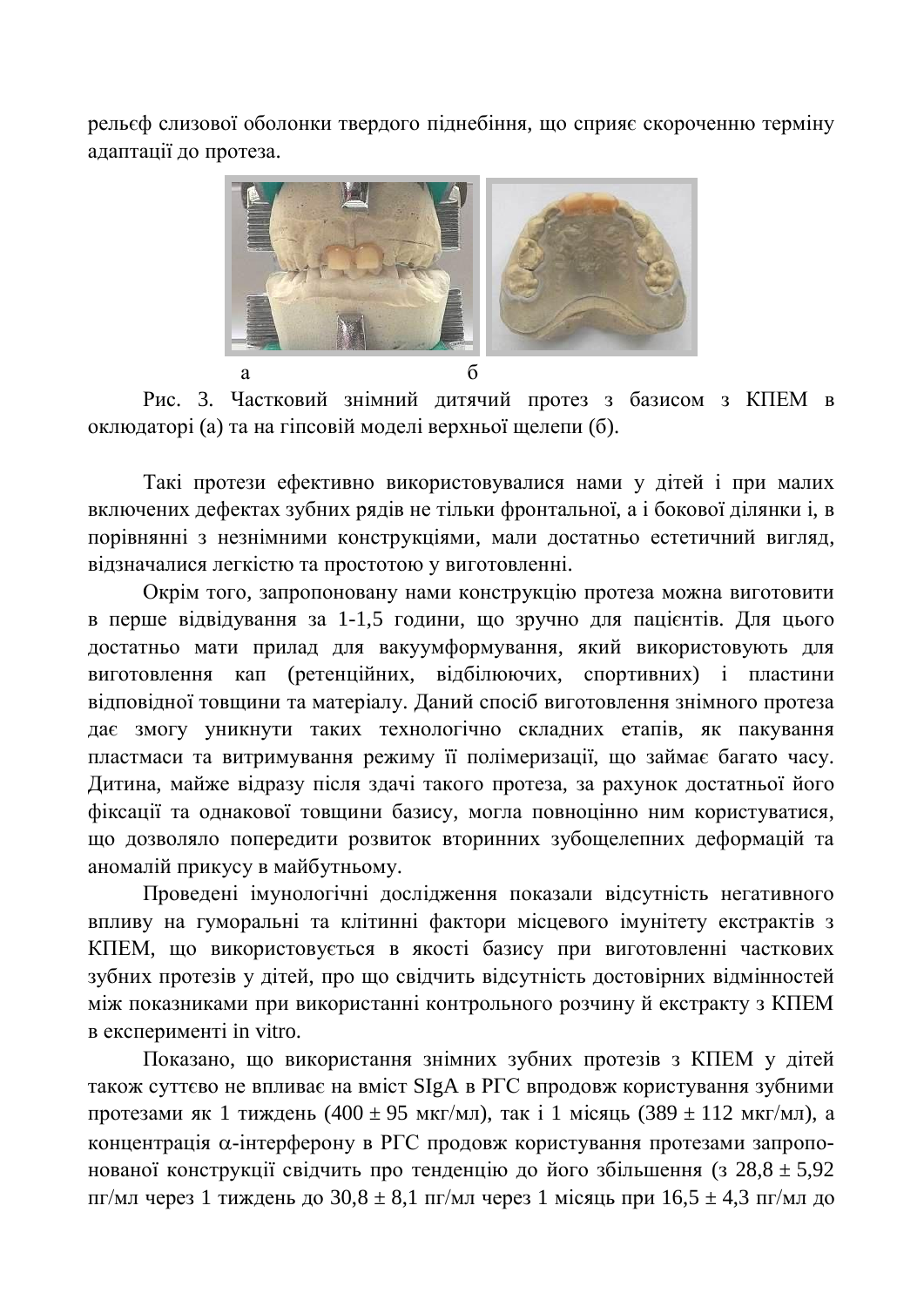користування), що можна пояснити початковою іритацією слизової оболонки ротової порожнини та ясен під час адаптації до зубних протезів.

За результатами мікробіологічних досліджень встановлено, що у випадку використання дітьми протезів з КПЕМ при порівнянні з акриловими протезами спостерігається зменшення полімікробних асоціацій (на поверхні протезів) представників родини Enterobacteriaceae та представників роду Pseudomonas, не виявлено будь-яких змін в якісному та кількісному складі грибів роду Candida, що доводить перевагу розробленого протеза.

В період постійного прикусу вимоги пацієнтів до естетики набагато більші. В цьому плані ефективно себе зарекомендували мостоподібні протези з опорою на вкладках, особливо при дефектах зубних рядів у фронтальній ділянці, проте в деяких випадках спостерігалося їх розцементування. Нами було удосконалено мостоподібний протез з опорою на вкладках та запропонована власна конструкція (рис. 4).



Рис. 4. Схема мостоподібного протеза з опорою на вкладках, де 1, 2 – опорні елементи, вкладки; 3 – проміжна частина мостоподібного протеза,  $\alpha$ асетка; 4, 5 – опорні зуби; 6 – прошарок цементу для фіксації.

Особливістю конструкції удосконаленого мостоподібного протеза є наявність отворів на опорних елементах – вкладках, причому бокові поверхні вкладок нахилені під кутом 93-95<sup>0</sup> до основи, а отвори вкладок мають форму конуса з кутом, рівним 10-30<sup>0</sup>. Завдяки їх наявності фіксація протеза покращується, а при необхідності мостоподібний протез можна зняти, попередньо висвердливши з отворів фіксаційний матеріал.

Таким чином, проведені клінічні дослідження засвідчили, що запропоновані нами дитячі зубні протези мають істотні переваги відносно традиційних. Запропонований частковий знімний протез з КПЕМ власної конструкції може використовуватися у дітей в різні періоди становлення прикусу для профілактики та лікування ВЗЩД зубних рядів при ДРЗ фронтальної та бокових ділянок. Його фіксація на протезному ложе більш надійна, ніж у акрилових часткових знімних протезів. Крім того, він має досить естетичний вигляд, відрізняється простотою виготовлення, що дозволяє пацієнтам отримати протез в перше відвідування.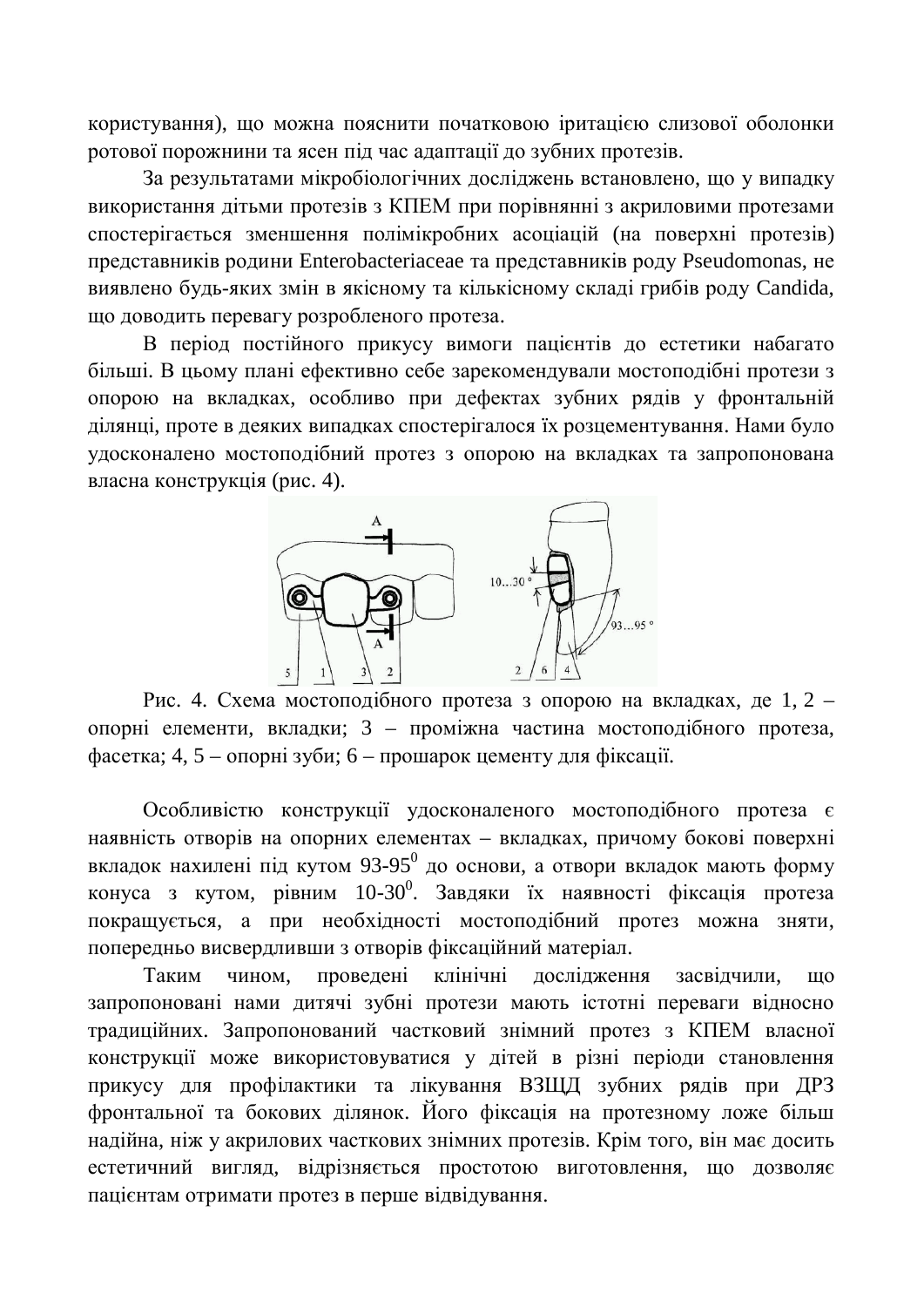Розроблений нами адгезивний мостоподібний протез на вкладках з конусоподібними отворами для відновлення ДЗР у фронтальній ділянці може застосовуватися у дітей старшого віку в постійному періоді прикусу для профілактики ВЗЩД зубних рядів. Особливості конструкції протеза дозволяють здійснити надійну його фіксацію і, при необхідності, зняття без пошкодження твердих тканин опорних зубів та забезпечити відповідну естетику обличчя пацієнта, зокрема посмішки.

#### **ВИСНОВКИ**

У дисертаційній роботі представлено теоретичне узагальнення й нове вирішення актуального наукового завдання сучасної стоматології, що полягає у підвищенні ефективності профілактики і лікування вторинних зубощелепних деформацій у дітей, зумовлених ранньою втратою зубів, шляхом удосконалення їх діагностики, профілактики та розробки раціональних способів лікування.

1. Проведене масове обстеження дітей впродовж 2009-2012 рр. показало, що частота виникнення дефектів зубних рядів у віці від 2-х до 6-ти років складає 10,9 %, а від 7 до 18 років – 15,4 %.

2. Встановлено, що найпоширенішою формою вторинних зубощелепних деформацій є зубоальвеолярне видовження, яке спостерігалося у 44,7 % дітей віком від 2 до 6 років та у 41,5 % у дітей від 7 до 18 років, тобто майже у половини дітей, що мали дефекти зубних рядів. У 89 % з них вторинні зубошелепні деформації виникали на тлі аномалій прикусу.

3. Розроблено схему-алгоритм діагностики основних форм вторинних зубощелепних деформацій у дітей, пов'язаних з ранньою втратою зубів, який дозволяє не тільки диференціювати їх за етіологією, топографією, локалізацією, станом зубощелепного апарату, наявністю та ступенем ускладнень, а і слугує значним підґрунтям у визначенні як діагнозу, так і у виборі раціонального методу лікування пацієнтів з даною патологією.

4. Удосконалено конструкцію мостоподібного зубного протеза з опорою на вкладках для використання в період постійного прикусу у дітей для профілактики вторинних зубощелепних деформацій, особливістю якого є наявність отворів конусоподібної форми на опорних елементах, за рахунок чого покращується фіксація протеза (про що свідчить відсутність розцементування конструкції) і створюється можливість його легкого зняття без пошкодження твердих тканин опорних зубів.

5. Розроблено конструкцію часткового знімного пластинчастого протеза, базис якого виготовлений з комбінованого поліефірного матеріалу, для профілактики і лікування вторинних зубощелепних деформацій в період тимчасового прикусу та доведена можливість його використання у дітей, що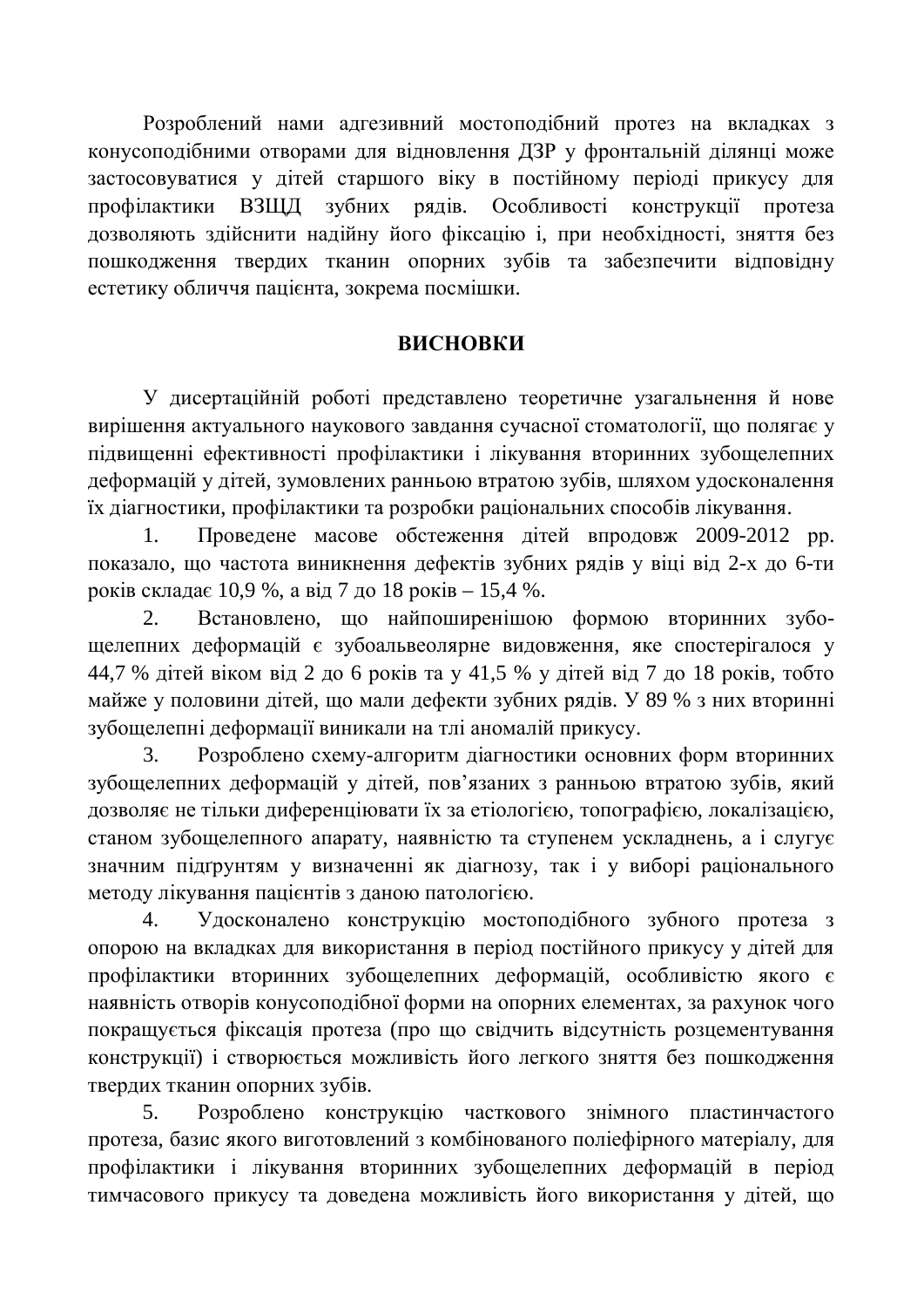підтверджується відсутністю достовірних змін вмісту SIg A (400 ± 95 мкг/мл через 1 тиждень,  $p > 0.05$ , 389  $\pm$  112 мкг/мл через 1 місяць,  $p > 0.05$ , при  $350 \pm 28$  мкг/мл до користування протезами), тенденцією до збільшення концентрації α-інтерферону в рото-глотковому секреті дітей (з 28,8 ± 5,92 пг/мл через 1 тиждень до  $30,8 \pm 8,1$  пг/мл через 1 місяць, р > 0,05, при  $16,5 \pm 4,3$  пг/мл до користування), а також відсутністю негативного впливу на гуморальні та клітинні фактори місцевого імунітету екстракту з комбінованого поліефірного матеріалу в експерименті in vitro.

6. За результатами мікробіологічних досліджень встановлено, що у випадку використання дітьми протезів з комбінованого поліефірного матеріалу при порівнянні з акриловими протезами спостерігається зменшення на поверхні протезів полімікробних асоціацій у відношенні представників родини Enterobacteriaceae та представників роду Pseudomonas, та не виявлено будь-яких змін в якісному та кількісному складі грибів роду Candida, що доводить перевагу розробленого протеза.

## ПРАКТИЧНІ РЕКОМЕНДАЦІЇ

1. Лікування дефектів зубних рядів, що виникли в результаті раннього видалення тимчасових зубів рекомендовано проводити вже з 3-х років, що дозволить у подальшому попередити розвиток вторинних зубощелепних деформацій та аномалій прикусу.

2. При виборі способу профілактики та лікування вторинних зубощелепних деформацій у дітей необхідно керуватися, в першу чергу, причиною та давністю виникнення дефекту зубного ряду; віком дитини, тобто періодом формування прикусу; топографією та протяжністю дефекту, а також наявністю чи відсутністю у пацієнта аномалій прикусу та деформацій зубних рядів, що представлено у розробленому нами алгоритмі проведення диференційної діагностики, який може бути рекомендований до широкого використання у практичній стоматології, зокрема в ортодонтії.

3. У дітей в період тимчасового та змінного прикусів для профілактики та лікування вторинних зубошелепних деформацій рекомендовано використання знімних конструкцій (часткові зубні протези та апарати-протези), а в період постійного прикусу – незнімних конструкцій, враховуючи їх естетичність.

4. Для лікування дітей з дефектами зубних рядів, починаючи з 3річного віку, для профілактики вторинних зубошелепних деформацій рекомендовано використання розроблених часткових знімних протезів з базисом із комбінованого поліефірного матеріалу, що має переваги над використанням акрилових протезів через більш надійну фіксацію й простоту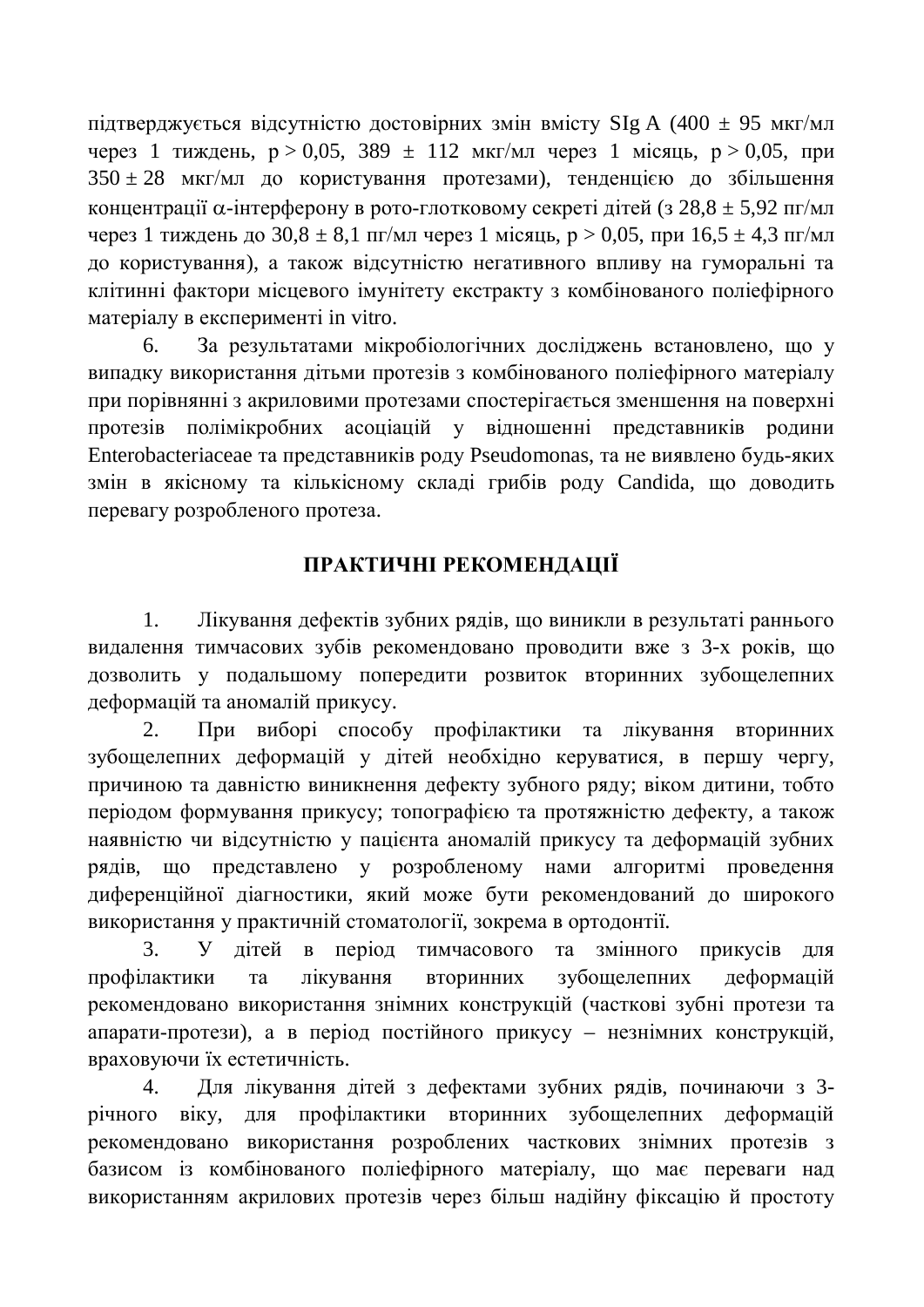виготовлення, що дає можливість пацієнтам отримати протез в перше відвідування.

5. Рекомендовано використання удосконаленої конструкції мостоподібного протеза на вкладках з отворами для заміщення дефекту зубного ряду у фронтальній ділянці, що дозволяє досягти не тільки естетичності та функціональної повноцінності, а також полегшити її зняття у разі необхідності заміни.

### СПИСОК ОПУБЛІКОВАНИХ ПРАЦЬ ЗА ТЕМОЮ ДИСЕРТАЦІЇ

1. Махницкий Д. Н. Особенности ортопедического лечения детей с дефектами зубного ряда во фронтальном участке / Д. Н. Махницкий // Современная ортодонтия. – 2015. – № 2(40). – С.35-38.

2. Махницький Д. М. Вторинні зубощелепні деформації у дітей, їх профілактика та лікування / Д. М. Махницький // ScienceRise (РИНЦ, CrossRef, DOAJ, BASE, ResearchBib). – 2015. –  $\mathbb{N}$  5/4 (10). – C. 111-117.

3. Махницький Д. М. Розповсюдженість дефектів зубів та зубних рядів серед дітей та молоді м. Києва / Д. М. Махницький, Є. А. Кульгінський // Український стоматологічний альманах. – 2012. – № 5. – С. 146-147.

4. Дорошенко С. І. Вплив знімних зубних протезів, виготовлених із пластин для термовакуумного формування, на імунологічний статус порожнини рота дітей з дефектами зубних рядів / С. І. Дорошенко, Д. М. Махницький // Вісник проблем біології і медицини. – 2015. – № 2, Том 2 (119). – С. 68-72. **Участь** здобувача полягає у проведенні клінічних досліджень, аналізі **у**  $\alpha$ триманих даних, написанні статті.

5. Дорошенко С. I. Розповсюдженість зубощелепних аномалій та деформацій і дефектів зубних рядів серед дітей дошкільного віку / С. І. Дорошенко, А. М. Зволінська, Є. А. Кульгінський, Ю. В. Ієвлєва, О. В. Саранчук, Д. М. Махницький // Український стоматологічний альманах. – 2009. – ʋ 2. – ɋ. 37-40. *ɍɱɚɫɬɶɡɞɨɛɭɜɚɱɚɩɨɥɹɝɚɽɭɩɪɨɜɟɞɟɧɧɿɤɥɿɧɿɱɧɢɯɨɛɫɬɟɠɟɧɶ, ɚɧɚɥɿɡɿɨɬɪɢɦɚɧɢɯɞɚɧɢɯ, ɧɚɩɢɫɚɧɧɿɫɬɚɬɬɿ.*

6. Деклараційний патент на корисну модель № 91423 Україна, МПК А61С 13/00. Мостоподібний протез / Дорошенко С. І., Махницький Д. М., Ірха С. В., Петрушанко П. В. − № и 2013 12427 ; Заявл. 23.10.2013 ; Опубл. 10.07.2014. – Бюл. № 13. Участь здобувача полягає у розробці формули патенту, поданні заявки, клінічній апробації.

7. Деклараційний патент на корисну модель № 88192 Україна, МПК А61С 13/007. Частковий знімний протез / Дорошенко С. І., Махницький Д. М. - $\mathcal{N}_2$  и 2013 12264 ; Заявл. 21.10.2013 ; Опубл. 25.02.2014. – Бюл.  $\mathcal{N}_2$  4. *Участь*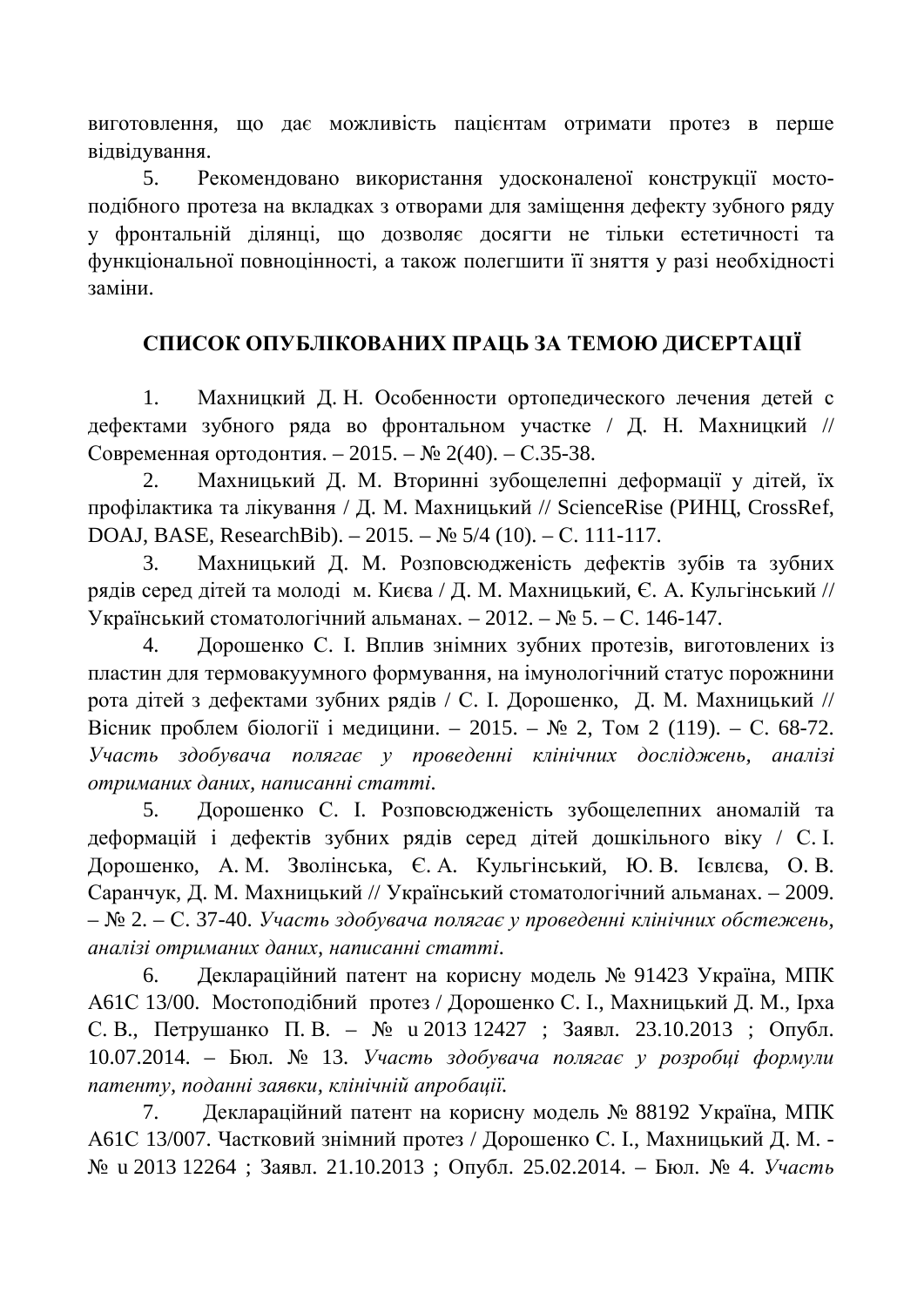здобувача полягає у розробці формули патенту, поданні заявки, клінічній  $anpo6auii$ .

8. Махницький Д. М. Розповсюдженість дефектів зубів та зубних рядів серед дітей та молоді м. Києва / Д. М. Махницький // XIX наук. конф. студентів та молодих вчених ПВНЗ «Київський медичний університет УАНМ», м. Київ, жовтень 2012 р.: тези допов. – Київ, 2012. – С. 49-50.

9. Махницький Д. М. Розповсюдженість дефектів зубів та зубних рядів серед студентів КМУ УАНМ / Д. М. Махницький // XX наук. конф. студентів та молодих вчених ПВНЗ «Київський медичний університет УАНМ», м. Київ, 23-25 жовтня 2013 р. : тези допов. – Київ, 2013. – С. 23-24.

10. Махницький Д. М. Зубне протезування дефектів зубних рядів фронтальної ділянки у дітей в тимчасовому періоді прикусу / Д. М. Махницький // XXI наук. конф. студентів та молодих вчених ПВНЗ «Київський медичний університет УАНМ». м. Київ, листопад 2014 р.: тези допов. – Київ,  $2014. - C. 27.$ 

11. Махницький Д. М. Особливості зубного протезування дефектів зубних рядів у дітей / Д. М. Махницький // Сучасні проблеми народної і нетрадиційної медицини: наук.-практ. конф. з міжнар. участю, м. Київ, 16-17 жовтня 2014 року. – Київ, 2014. - С. 96-97.

12. Махницький Д. М. Розповсюдженість дефектів зубних рядів серед дітей в різні періоди формування зубощелепного апарату / Д. М. Махницький, А. М. Зволінська, В. П. Яковчук, М. М. Яворська // Сучасна ортодонтія – шлях професійного розвитку : наук.-практ. конф. з міжнар. участю, м. Київ, 7-8 грудня 2012 р.: тези допов. – Київ, 2012. – С. 40-43.

13. Дорошенко С. І. Протезування дефектів зубних рядів у дітей в тимчасовому періоді прикусу / С. І. Дорошенко, Д. М. Махницький // Новітні технології в ортодонтії : І Український ортодонтичний конгрес, м. Київ, 12-13 вересня 2013 р. : тези допов. – Київ, 2013. – С. 30-32. *Участь здобувача полягає* у проведенні клінічних обстежень, аналізі отриманих даних, написанні тез.

Дорошенко С. І. Зубне протезування малих дефектів зубних рядів у дітей знімними конструкціями / С. І. Дорошенко, Д. М. Махницький // Стоматологічні новини (Сучасні аспекти лікування карієсу та його ускладнень у дітей: міжнар. наук.-практ. конф., м. Львів, 29-30 жовтня 2014 р.: тези допов.). – Львів, 2014. – Випуск 13. – С. 28. *Участь здобувача полягає у* проведенні клінічних обстежень, аналізі отриманих даних, написанні тез.

### *AHOTAIIIA*

Махницький Д.М. Профілактика і лікування вторинних зубощелепних деформацій у дітей, зумовлених ранньою втратою зубів. -Рукопис.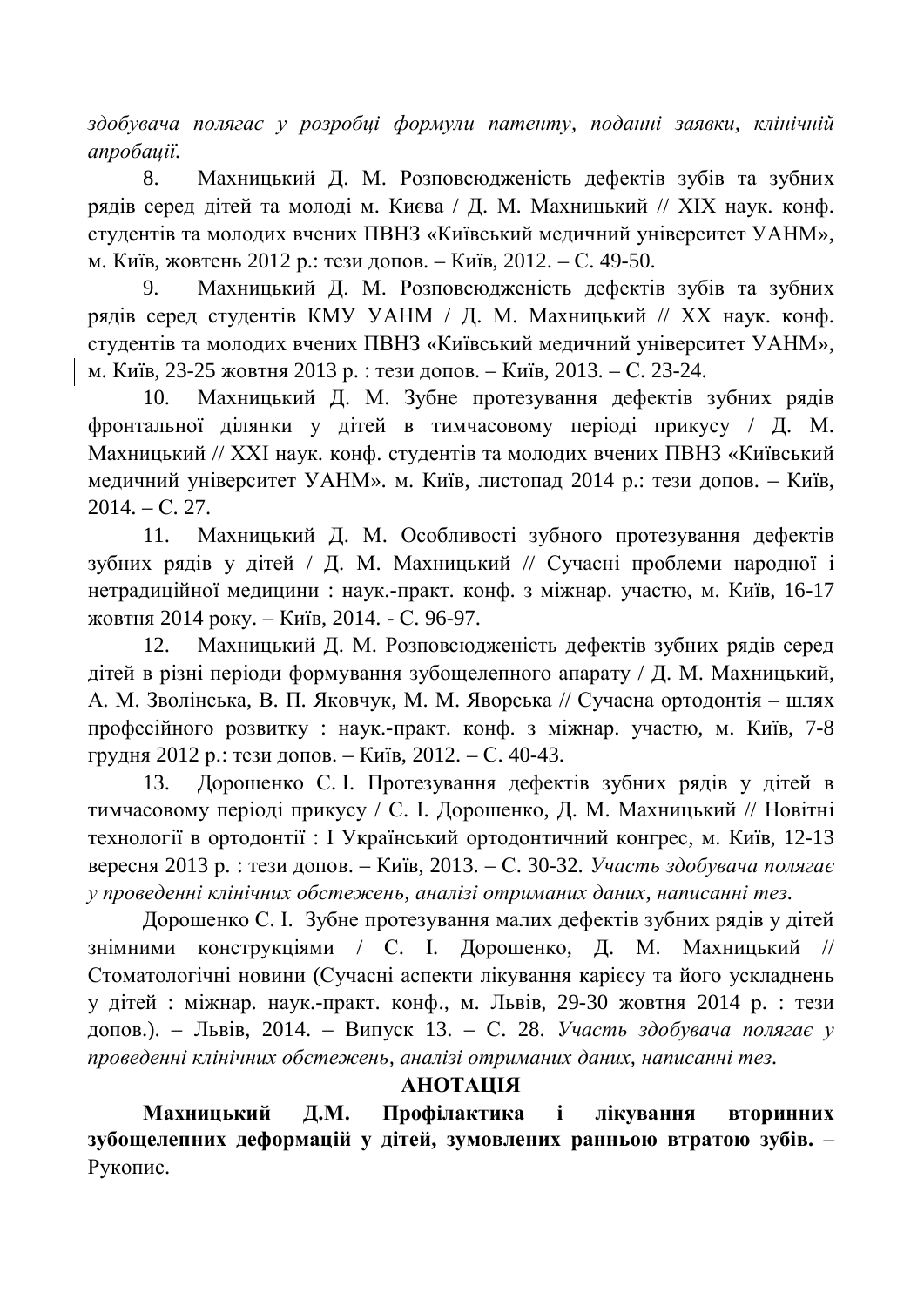Дисертація на здобуття наукового ступеня кандидата медичних наук за спеціальністю 14.01.22 – стоматологія. – Державна установа «Інститут стоматології та щелепно-лицевої хірургії НАМН України», Одеса, 2017.

Дисертаційна робота присвячена підвищенню ефективності профілактики і лікування вторинних зубощелепних деформацій у дітей, зумовлених ранньою втратою зубів, за допомогою запропонованих конструкцій дитячих зубних протезів: знімного пластинчатого протеза з КПЕМ та мостоподібного зубного протеза з опорою на вкладках з отворами.

Складений алгоритм діагностики основних форм ВЗЩД у дітей дозволяє не тільки диференціювати їх за етіологією, топографією, локалізацією, станом зубощелепного апарату, наявністю та ступенем ускладнень, а і є значним підгрунтям у визначенні діагнозу і вибору раціонального методу лікування панієнтів з ланою патологією.

В клініці доведено, що запропоновані дитячі зубні протези мають істотні переваги відносно традиційних. Запропонований частковий знімний протез з КПЕМ власної конструкції може використовуватися у дітей в різні періоди становлення прикусу. Його фіксація на протезному ложе більш надійна, ніж у акрилових часткових знімних протезів. Крім того, він відрізняється простотою виготовлення, що дозволяє пацієнтам отримати протез в перше відвідування.

Удосконалена конструкція мостоподібного протеза на вкладках з конусоподібними отворами для відновлення ДЗР у фронтальній ділянці може застосовуватися у дітей старшого віку в постійному періоді прикусу. Особливості конструкції протеза дозволяють здійснити його надійну фіксацію і, за необхідності, зняття без пошкодження твердих тканин опорних зубів.

Проведені імунологічні дослідження свідчать про відсутність негативного впливу часткових пластинчатих зубних протезів з КПЕМ на основні клітинні та гуморальні фактори місцевого імунітету порожнини рота у дітей з дефектами зубних рядів, а кількість асоціацій мікроорганізмів, що виділені з поверхні протеза при мікробіологічних дослідженнях, зменшилася, в порівнянні з зубними протезами з акрилової пластмаси.

Виконана робота дає змогу підвищити ефективність профілактики та лікування вторинних зубощелепних деформацій у дітей, зумовлених ранньою втратою зубів.

**Ключові слова:** діти, вторинні зубощелепні деформації, зубне протезування, частковий знімний протез, адгезивний мостоподібний протез.

### **МЛЛОННА**

Махницкий Д.М. Профилактика и лечение вторичных зубочелюстных деформаций у детей, обусловленных ранней потерей зубов. – Рукопись.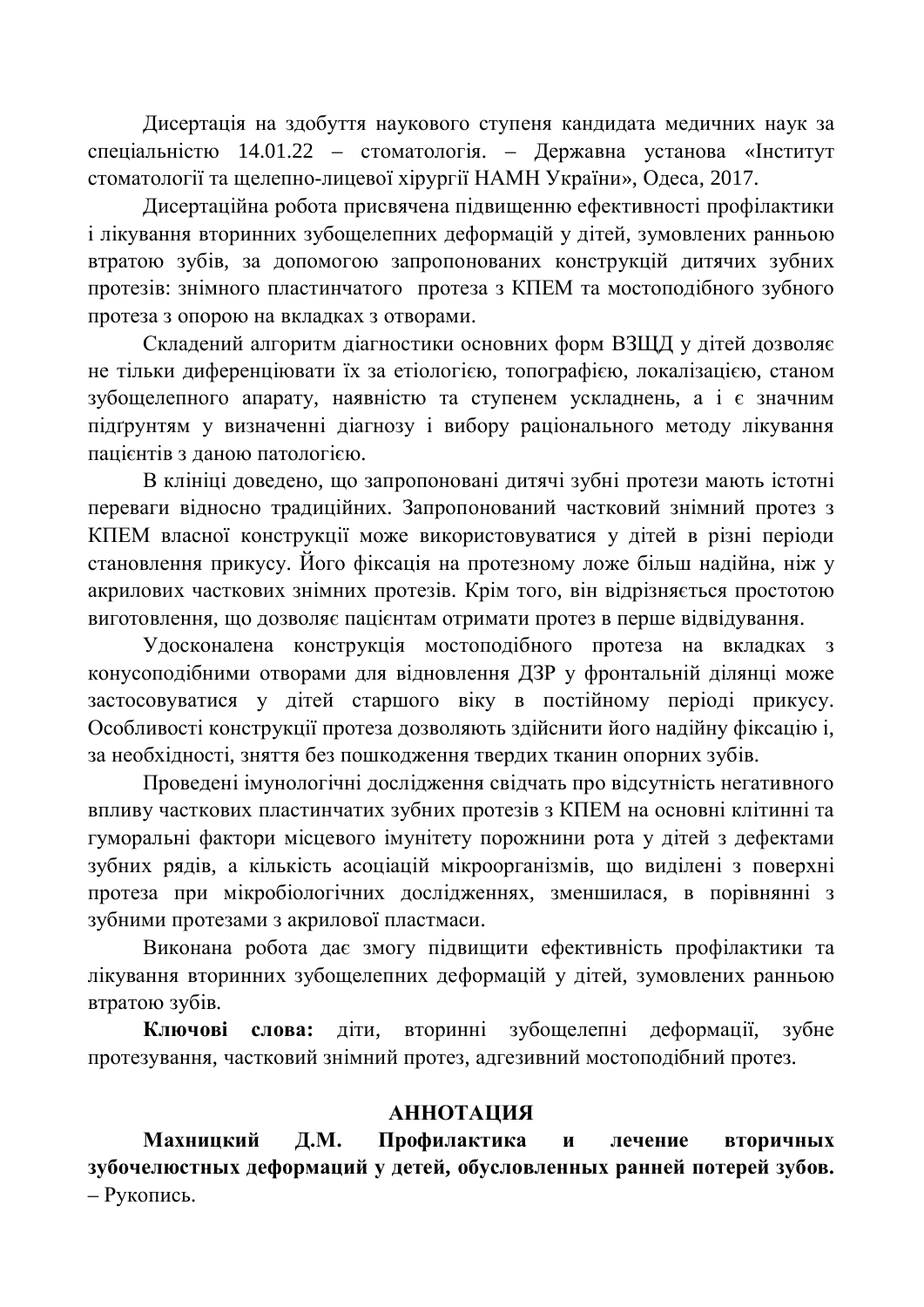Диссертация на соискание ученой степени кандидата медицинских наук по специальности  $14.01.22$  – стоматология. – Государственное учреждение «Институт стоматологи и челюстно-лицевой хирургии НАМН Украины», Одесса, 2017.

В диссертационной работе представлено новое решение проблемы повышения эффективности профилактики и лечения вторичных зубочелюстных деформаций у детей, обусловленных ранней потерей зубов с помощью предложенных конструкций детских зубных протезов: съемного пластинчатого протеза из КПЭМ и мостовидного зубного протеза с опорой на вкладках с отверстиями.

Разработана схема-алгоритм диагностики основных форм вторичных зубочелюстных деформаций у детей, связанных с ранней потерей зубов, позволяющая не только дифференцировать их по этиологии, топографии, локализации, состоянию зубочелюстного аппарата, наличию и степени осложнений, а служит и существенным подспорьем как в постановке диагноза, так и в выборе рационального метода лечения пациентов с данной патологией.

В клинике доказано, что предложенные нами детские зубные протезы имеют сушественные преимущества в отношении тралиционных. Предложенный частичный съемный протез из КПЭМ собственной конструкции может использоваться у детей в разные периоды становления прикуса для профилактики и лечения ВЗЧД зубных рядов при ДЗР фронтального и бокового участков. Его фиксация на протезном ложе более надежна, чем у акриловых частичных съемных протезов. Кроме того, он имеет эстетичный вид, отличается простотой изготовления, позволяет пациентам получить протез в первое посешение.

Разработанный нами адгезивный мостовидный протез на вкладках с конусообразными отверстиями для замещения ДЗР во фронтальном участке может применяться у детей старшего возраста в постоянном периоде прикуса для профилактики ВЗЧД зубных рядов. Особенности конструкции протеза позволяют осуществить надежную его фиксацию и, при необходимости, снятие без повреждения твердых тканей опорных зубов.

Проведенные иммунологические исследования свидетельствуют об отсутствии негативного влияния пластинчатых зубных протезов из КПЭМ на основные клеточные и гуморальные факторы местного иммунитета полости рта у детей с дефектами зубных рядов, а количество ассоциаций микроорганизмов, выделенных с поверхности протеза при микробиологических исследованиях, уменьшилась, по сравнению с зубными протезами из акриловой пластмассы.

Результаты проделанной работы позволяют повысить эффективность профилактики и лечения вторичных зубо-челюстных деформаций у детей, обусловленных ранней потерей зубов.